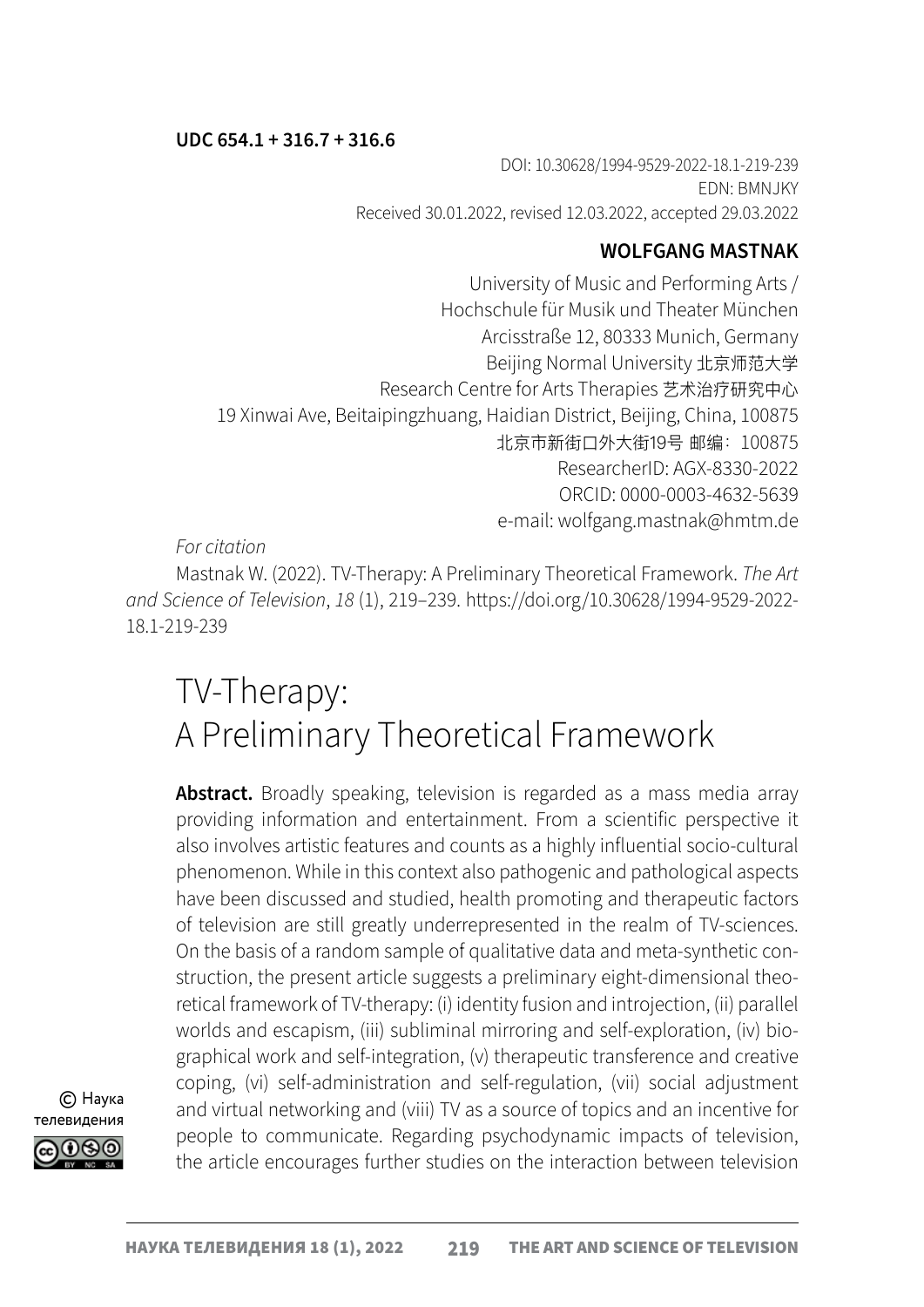and individuals with mental conditions such as schizophrenia or eating disorders, as well as health-related TV-education. Television may become an important tool in public health, which calls television programme creators and television production companies into play.

Keywords: biographical work; coping; escapism; fiction; identity fusion; parallel worlds; public health; self-exploration; self-regulation; social adjustment; socio-cultural changes

#### INTRODUCTION

The notion of *Television therapy* is not new. Although various authors such as G.G. Young (1988) used that term, TV-therapy is not as broadly established and profoundly developed as, for instance, cognitive behavioral therapy (CBT) or music therapy. Nonetheless, already in 1956 Gaither Lee Martin and Charles H. R. Over (1956) spoke of therapy by television. Their empirical study used closed-circuit television in psychiatric settings and concluded that mentally ill patients improve significantly in behaviour patterns, especially in the areas of communication, interpersonal relationship and socialization, as well as that programs of general education and instruction may have positive effects on that clientele. Moreover, some of their approaches also combined therapeutic TV-watching with creative art work, which is akin to intermodal forms of arts-based therapies.

One year later, Hyman Tucker et al. (1957) published their results about effectiveness of closed-circuit television as a therapeutic medium to treat psychiatric patients, and Floy Jack Moore et al. (1965) used the term television in the context of videotaped therapeutic sessions both for self-experience and a sort of retrospective archive analysis. Although this practice was miles away from what we may call TVtherapy today, it is remarkable that this new mass medium had inspired the therapeutic domain at such an early time: We remember the *Olympia-Kanone,* an iconoscope produced for the 1936 Berlin Olympic Games, as well as the implementation of the 525-line TV in the United States in 1941, the world's first 625-line television standard designed in the Soviet Union in 1944, and the Philips production and commercialization of the image iconoscope and multicon from 1952 to 1958.

Back to watching TV in psychiatric wards. Notwithstanding the fact that the origins of TV-therapy were highly promising, this approach—at least as we know from reviewing relevant literature—did not flourish, and from today's perspective we may assume following reasons: (i) in the early stages of TV-therapy, television was still a highly captivating medium and thus prone to attract the patients' attention. However, the more TV became commonly used, the more it lost this mesmerizing aura;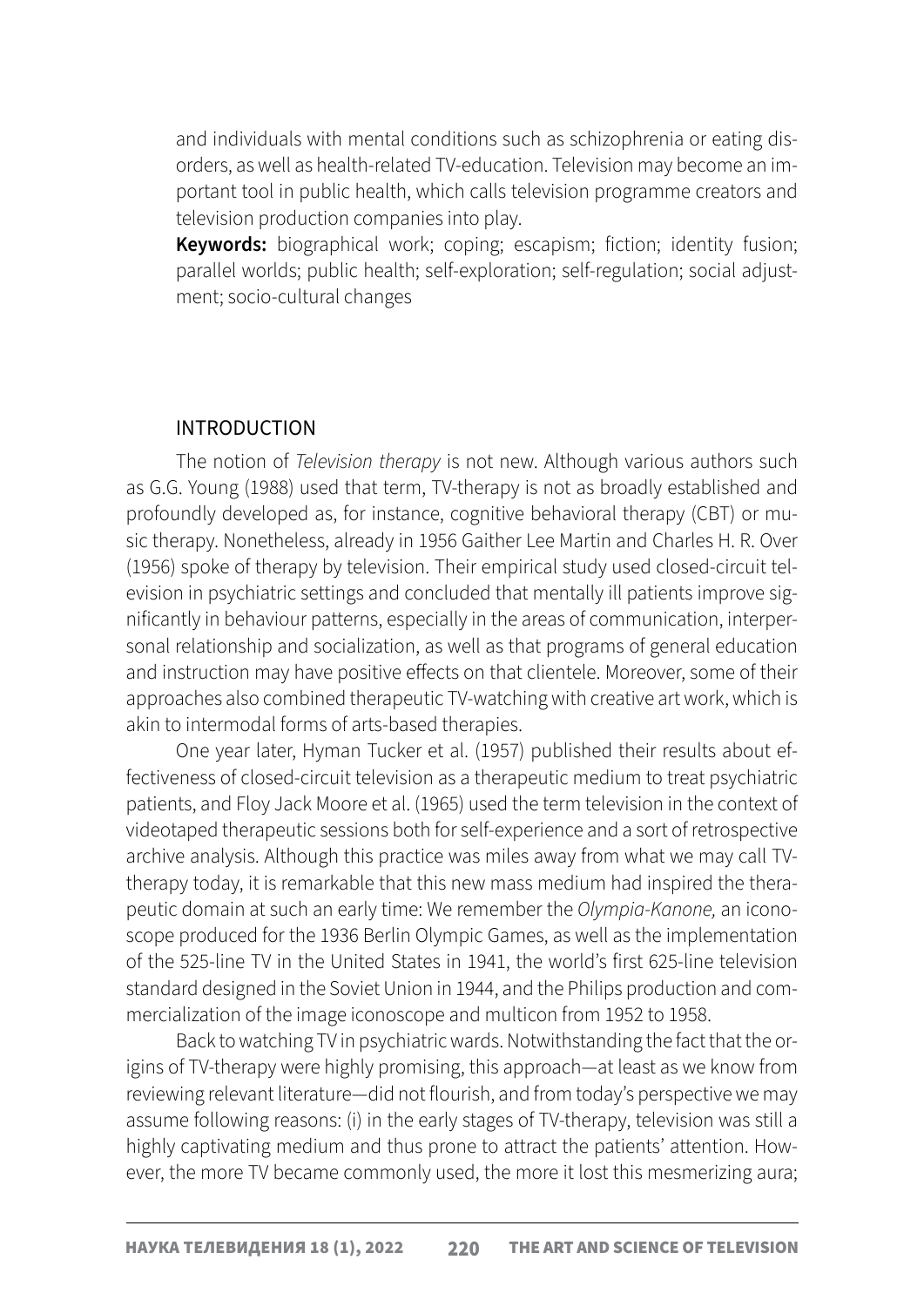(ii) while Martin and Over spoke of chronically psychotic females who were confined to a closed ward and had no access to television during their hospitalization, psychiatric circumstances have been changing for the last decades, particularly in terms of increased liberty and community psychiatry (Burns, 2014). In spite of the warning that these trends may have an adverse impact on patients, there is good evidence that such social openness does not entail homelessness, incarceration or suicide after discharge from hospital (Salisbury & Thornicroft, 2016)—consequently TV lost its function as social surrogate; (iii) the more sound and film storage devices became available and affordable, the more patients used them for own therapeutic archives. Broadly speaking, the original incentives of TV-therapy went into a decline, while self-administered TV-therapy was in the ascendant—and this is a main focus of the present article.

Discussing TV-therapy also touches upon approaches such as cinema therapy and video therapy, where we have to distinguish between different definitions. By way of illustration, the term *video therapy* is also used as a synonym of telehealth, e-counselling, teletherapy, e-therapy or cyber-counselling, while in the realm of creative therapies it may refer to video art performed by patients and involve practices comparable to therapeutic filmmaking (Johnson & Alderson, 2008; Cohen et al., 2015), expressive (video) remix therapy (Jamerson, 2013) or digital storytelling. These models are also topics of the Beijing Normal University Research Centre for Arts Therapies.

The discipline of cinema therapy or movie therapy—both expressions are often used synonymously—goes back to the work of Gary Solomon (Solomon, 1995), who was the first in the West to write about using movies for therapeutic purposes, and Michael Powell's PhD thesis (Powell, 2008) focused on cinema therapy as a clinical intervention. Today, cinema therapy is used to treat a broad spectrum of medical conditions such as relationship problems (Eğeci & Gençöz, 2017) or anxiety disorders (Dumtrache, 2014, p. 717):

Cinema-therapy refers to the use of movies as a support for the individual's personal and interpersonal development and it represents a promising method that enhances both the attractiveness of the therapeutic process and the depth of a significant personal and relational development. By means of this research, we aim to build and develop a cinema-therapy program, as well as to identify its effects on the participants' anxiety level. The results of the present study indicate a significant drop in anxiety among the participants in the cinema-therapy program as opposed to those from the control sample. This paper is an advocacy of the use of movies as a support in the personal development process, in the modelling of emotional, value and behavioral dimensions of human personality.

While the term *cinema therapy* commonly refers to distinct models in clinical settings, the present article is dealing with a completely different issue: the phe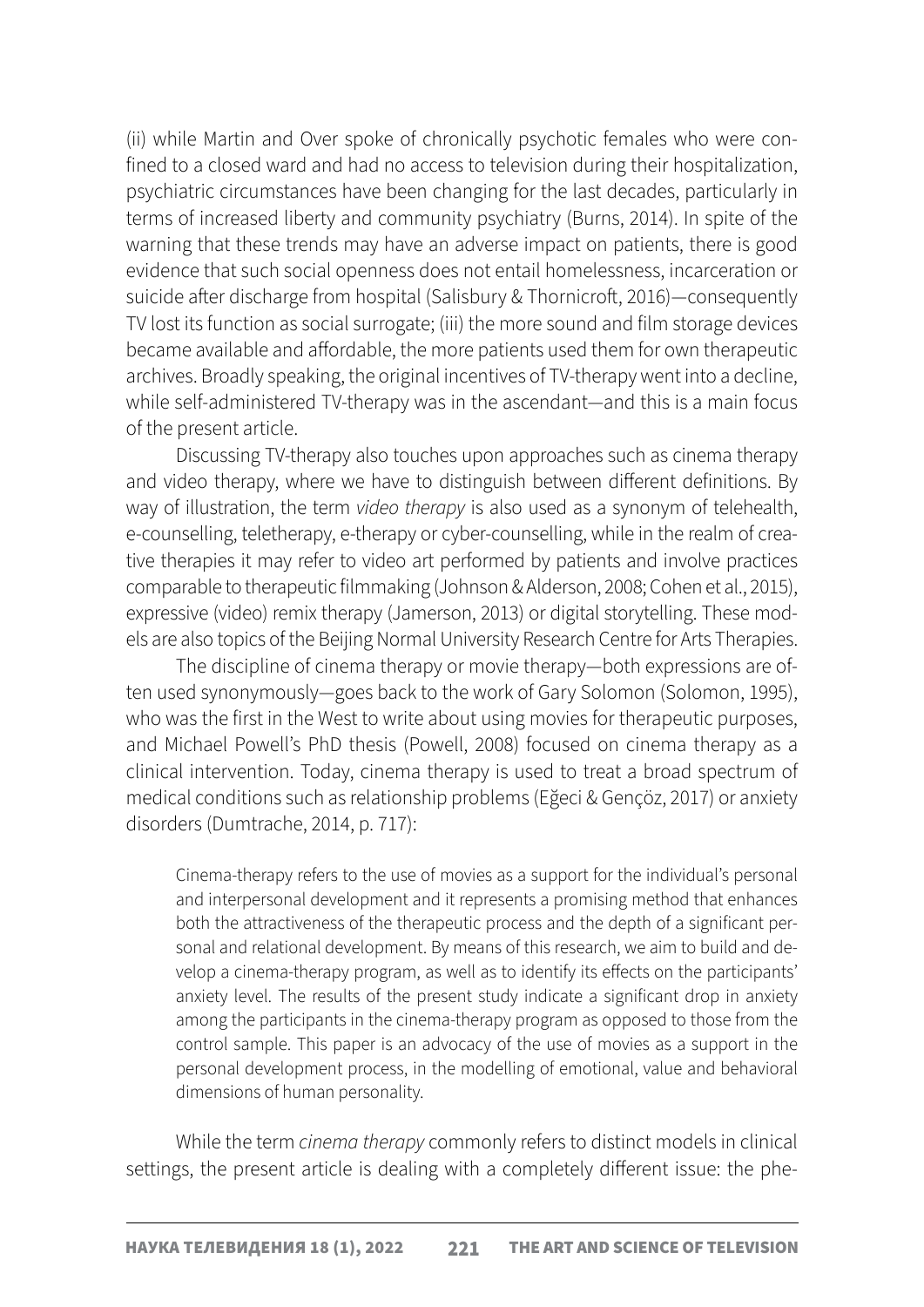nomenon of self-administered *TV-therapy* as both an intended and an involuntary curative process. Particularly through experience and discovery of beneficial impacts of watching TV on the psyche, this medium is used for emotional self-regulation as well as the improvement of quality of life. In this context, the term TV-therapy also applies to the use of similar mass-media for similar purposes. Given that such application of TV-therapy is hidden from the public and institutionalized treatment, related research is difficult and has to be tailored to its specific conditions. This also requires interdisciplinary collaboration with sociology, cultural anthropology and clinical sciences.

Regarding the global prevalence of mental disorders, self-designed and selfadministered TV-therapy is of considerable relevance to public health systems, though. A meta-analysis—in the sense of statistical processing of results from multiple studies to get pooled data and identify central tendencies—estimating the prevalence of mental disorders from the late 1970 to about 2010 (Steel et al., 2014, p. 476) confirms that common mental issues are highly prevalent and affect people across all regions of the world:

Pooling across all studies, approximately 1 in 5 respondents (17.6%, 95% confidence interval: 16.3–18.9%) were identified as meeting criteria for a common mental disorder during the 12-months preceding assessment; 29.2% (25.9–32.6%) of respondents were identified as having experienced a common mental disorder at some time during their lifetimes. A consistent gender effect in the prevalence of common mental disorder was evident; women having higher rates of mood (7.3%:4.0%) and anxiety (8.7%:4.3%) disorders during the previous 12 months and men having higher rates of substance use disorders (2.0%:7.5%), with a similar pattern for lifetime prevalence. There was also evidence of consistent regional variation in the prevalence of common mental disorder. Countries within North and South East Asia in particular displayed consistently lower one-year and lifetime prevalence estimates than other regions. One-year prevalence rates were also low among Sub-Saharan-Africa, whereas English speaking counties returned the highest lifetime prevalence estimates.

Also, in children and adolescents the worldwide prevalence of mental disorders is high. According to a comparative study from the University of São Paulo Medical School in Brazil the pooled prevalence is 13.4% (Polanczyk et al., 2015), and the World Health Organization specifies that the burden of mental disorders is particularly high in conflict-affected populations (Charlson et al., 2019). Given that television embodies both therapeutic and pathogenic potential, educational issues come into play—and this is a key topic of Beijing Normal University. Regarding excessive TV watching, psychopathology also speaks of hidden addiction (Sussman & Moran, 2013), which is comparable to the epidemiology of internet addiction (Pan et al., 2020). Additionally, to such forms of TV *binge-watching*, TV-viewing is also dis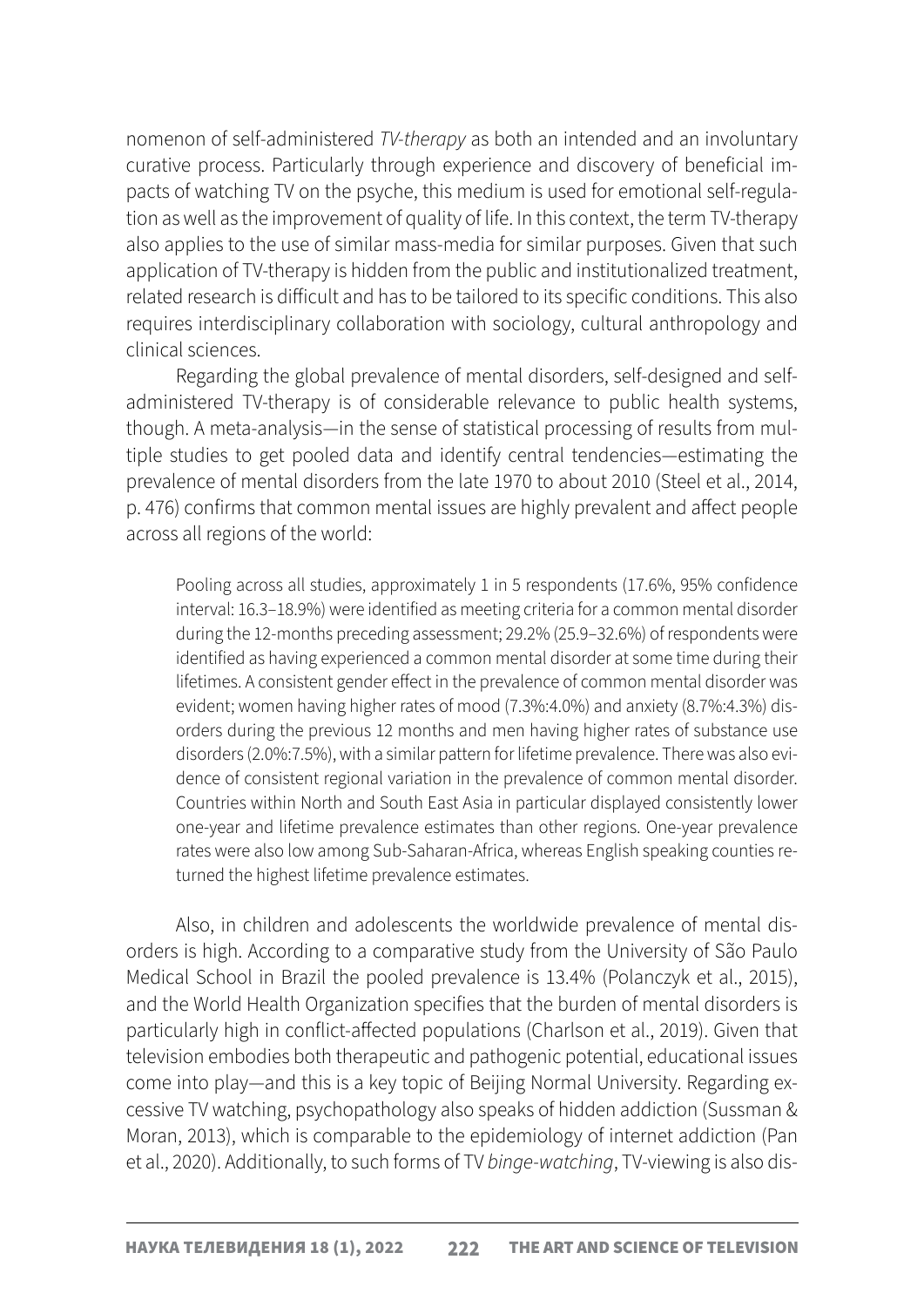cussed as an important factor influencing personality and behaviour such as adolescent sex attitudes (Tolman et al., 2007) or negative dietary patterns (Kelly et al., 2016). By and large, television can be considered a huge psycho-modulating factor and TV-self-therapy a phenomenon of still underestimated effect.



Television therapy is a relatively young discipline and empirical research still scant. Moreover, the considerable lack of relevant meta-theoretical considerations and theoretical frameworks calls for basic research and orientation. On that account, informal and often casually acquired verbal data from mainly students, academics, artists and patients have been collected, compared and re-grouped in order to identify possible categories. Their characteristics cover a broad spectrum from random talks, e.g., about TV-based self-regulation techniques, to in-depth interviews, which helped to elucidate how watching television supports self-discovery and self-integration. Qualitative data-processing and meta-synthetic construction resulted in a preliminary theoretical framework.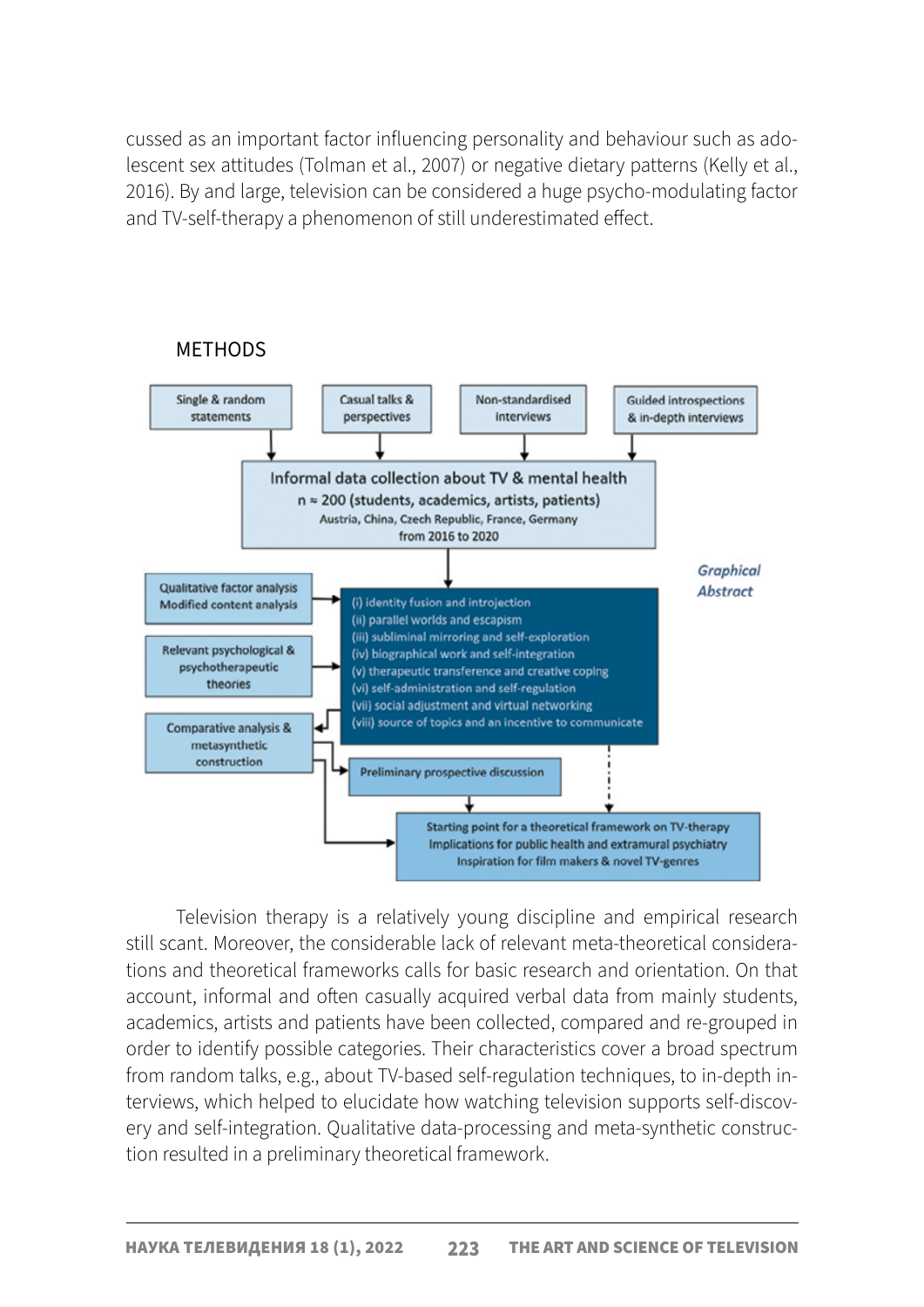Key principles of systemic meta-syntheses (Mastnak, 2021) go back to indepth analyses of seminal theories in psychology, psychosomatics and medicine. Throughout the course of history of science such cornerstones witness the power of epistemological syntheses of all sorts of findings and shed light on ground-breaking concepts and innovation. Broadly speaking: great minds discovered the inner logic of data from clinical experience, subjective theories and interdisciplinary research and created consistent frameworks—and this is precisely the way, systemic metasyntheses are built.

This also explains the use of the word "systemic." Given that tangible entities have their very unique characteristics, holistic truth-philosophical representation strives for a most adequate isomorphism between the actual object in the real world and its theoretical representation in the realm of science. Distinct from research on single perspectives, dimensions or parameters, systemic meta-syntheses try to take the complexity of phenomena into account, hence the term systemic.

In general, there are two different ways to create a systemic meta-synthesis: a bottom-up and a top-down mode. In bottom-up mode studies on a given issue or thematic field are taken into account and explorative comparative processing tries to trace down general principles as well as their inner logic and coherence. This process generates hypotheses, which are usually more robust than results of single hypothesis generating studies.

The top-down mode starts with a given hypothesis and goes on searching for confirmatory or contradictory evidence. While the whole process reminds of conventional hypothesis testing, the "timeline inversion" makes the decisive difference: What supports or destroys the hypothesis is derived from previous studies. The advantage of this approach lies in the enormous pool of relevant data, which have to be re-evaluated, though.

In addition to these two main types, the notion systemic meta-synthesis encompasses all approaches (i) which respect epistemology and philosophy of sciences and (ii) integrate data and results from various types of studies (iii) to create a novel theory or theoretical framework. And there are basically no discipline-related limitations or apodictic exclusion criteria. The present study combined bottom-up and top-down approaches and used various forms of inductive and deductive reasoning.

#### **RESULTS**

Based on a pool of qualitative data and meta-synthetic reasoning, this article suggests an eight-dimensional framework to deal with TV-therapy. Its dimen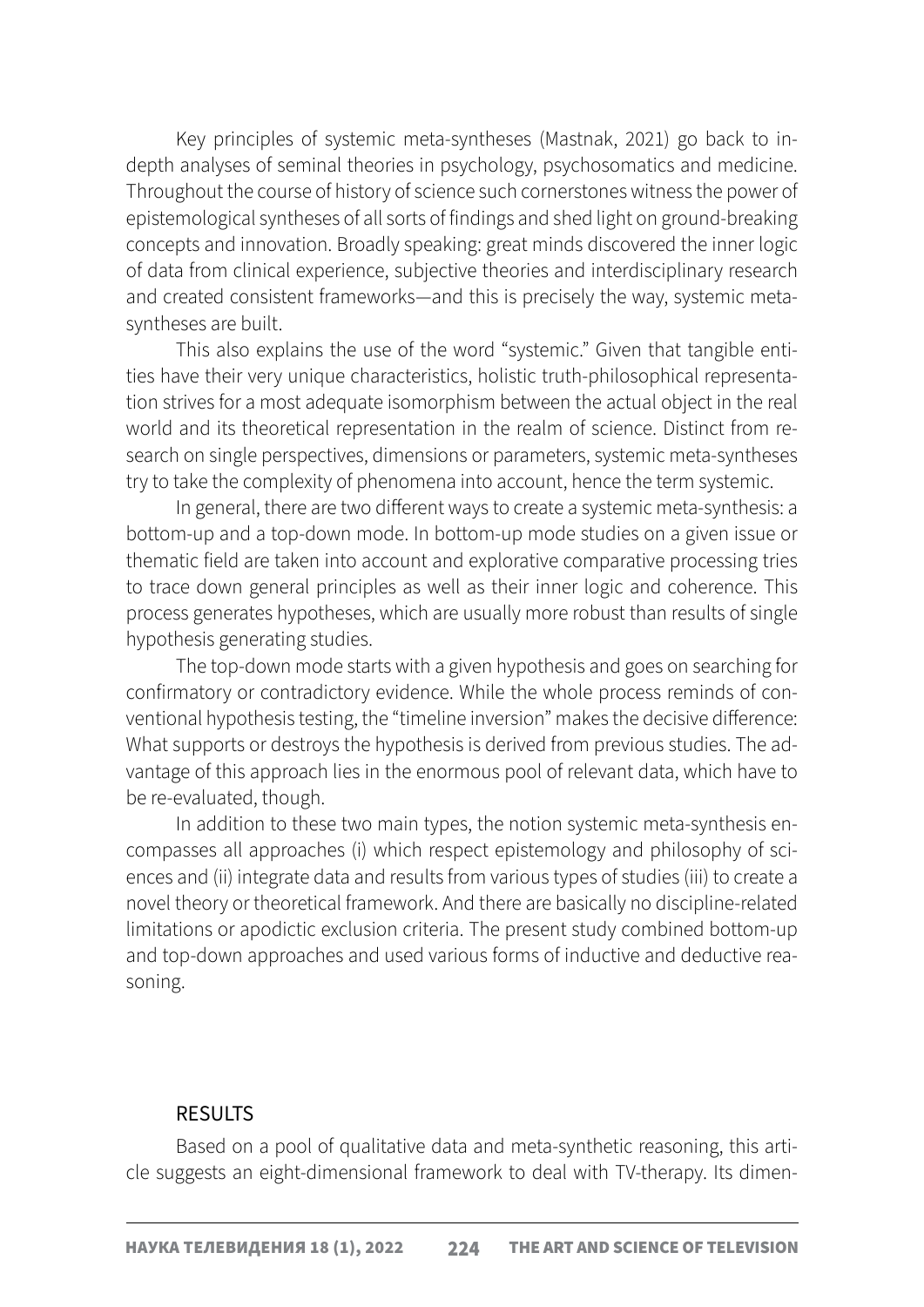sions describe factors of individual TV-therapeutic attitudes and practices and may, similar to the differential-psychological model of factor analysis, differ in strength and manifestation. This dynamic theoretical framework may help to elucidate therapeutic features of television consumption in the broad sense of watching live or recorded television, as well as viewing DVDs and streaming shows on TV sets, computers and portable devices. Nonetheless, there are various theoretical approaches to explore TV-therapy imaginable. Consequently, further theoretical considerations to formulate and assemble pertinent components into coherent wholes are highly welcome.

## *Identity fusion and introjection*

From Aristotle's views of the relationship between drama and spectators to modern psychological considerations there is a wealth of theories dealing with merging identities and introjection, and Maria Grazia Turri (2015) proposed in her PhD-thesis a new understanding of spectatorship as transference dynamic.

This article suggests to differentiate between identity fusion and trait transference. Concerning identity fusion, we refer to group-psychological theories that differentiate between two distinct forms of group alignment: identification and fusion—the former asserts that group and personal identity are distinct, while the latter means that group and personal identities are functionally equivalent and mutually reinforcing (Kavanagh et al., 2020). In the context of TV-consumption and TV-therapy, particularly identity fusion (Reese & Whitehouse, 2021) enormously impacts on an individual's personality and is likely to create hybrid-identities, which merge "pro-protagonist-behaviour" and unconscious motives alongside unrealistic self-images. Moreover, such phenomena may interdepend with psychotic traits and even aggravate symptoms. From a psychopathological perspective we have to distinguish between two outcomes: on the one hand such modes of TV-consumption may counteract psychiatric treatment, on the other they may give rise to a feeling of self-actualization and improve the subjective experience of quality of life.

TV-associated introjection differs markedly from the comprehensive and dominating processes that go hand in hand with identity fusion: they only concern several personality traits, are controllable and easily reversible, and are likely to improve mental well-being. The notions *projection, introjection* and *projective identification* belong largely to psychoanalytic theory (Malancharuvil, 2004), while Meissner (2009) suggested a neuropsychological reconstruction of projective identification, hence the neuroscientific substantiation of the previously phenomenological terms. As regards the realm of TV-therapy, this article proposes the term *introjective trait dynamics*.

In this connection, we rather focus on the subjective (and possibly unrealistic) discovery of a TV-character's personality traits in oneself, alongside this detection's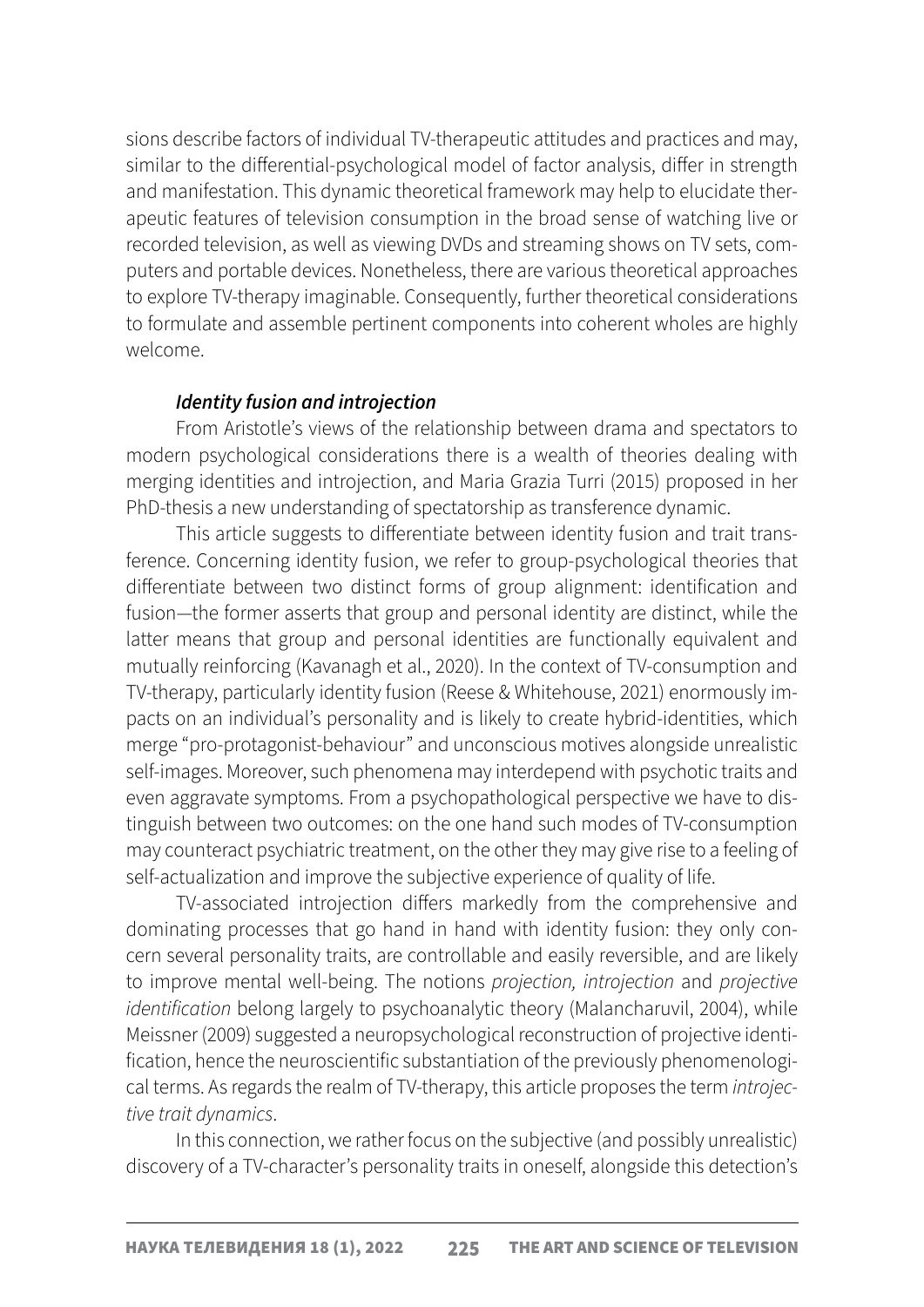psychodynamic—we use this term in a broader sense, not only referring to psychoanalysis—consequences. Introjection of a TV-protagonist's feature may concern (i) the re-activation of suppressed personality traits and self-concepts, (ii) an imaginary space that allows talents and self-images to bloom, while the "real world" inhibits their growth, and (iii) the egosyntonic realization of "elementary psychosomatic variables" (Mastnak, 1994, p. 137).

Elementary psychosomatic variables (EPV)—in German language *psychosomatische Grundvariablen*—form a core concept of the Perspektiventheorie ["Perspectives Theory"]. The Perspectives Theory was developed in the late 1980s and is meant to contribute to comprehensive models of differential psychology and theories of personality. In a sense akin to the concept of role-person merger (Turner, 1978) in the social construction of personality or Erwin Roth's (1969) theory of attitudes as the basis of his concept of personality, elementary psychosomatic variables are considered qualitative entities which require individual realization to form distinct personalities. By way of illustration, the EPV which creates the desire of being loved cannot be sufficiently replaced by other EPVs. During the later intrauterine period and particularly during childhood it develops distinct features of bonding, which may give rise to resilience, emotional wellbeing or traumatic deficiencies. Perspectives Theory suggests to understand the entire personality as a dynamic system consisting of EPVs which can, e.g., through life-experience or educational impact, change their intensity and significance like "perspectives," hence the name.

### *Parallel worlds and escapism*

Broadly speaking, we may differentiate between four kinds of parallel worlds: (i) the physical notion of multiverse alongside various hypotheses of multiple universes such as expressed by Hugh Everett or the Copenhagen Interpretation, usually summarized under the umbrella-term *many-worlds interpretation* (MWI), (ii) *the mortal world* and spiritual worlds as described in various religions such as heaven and hell in Christianity, which are in a sense comparable with the temporary places Svarga and Naraka in Hinduism, or—according to Tibetan Buddhist religion—overlapping worlds occupied by ghosts, (iii) parallel and mutually penetrating worlds as described in various social and differential psychological theories such as professional, private, criminal or cyber worlds, and (iv) imaginary worlds as well as worlds created by our minds, such as in psychotic hallucinations or mesmerizing creative acts.

*Variatio delectate*—this famous Latin phrase, literally "variation is delightful," sometimes also translated as "there's nothing like change"—may be interpreted in various ways, also concerning the human need for balance between stability and alteration. However, people may experience right the opposite, namely "permanent chaos"—and thus fall into despair. For centuries the arts have been successfully pro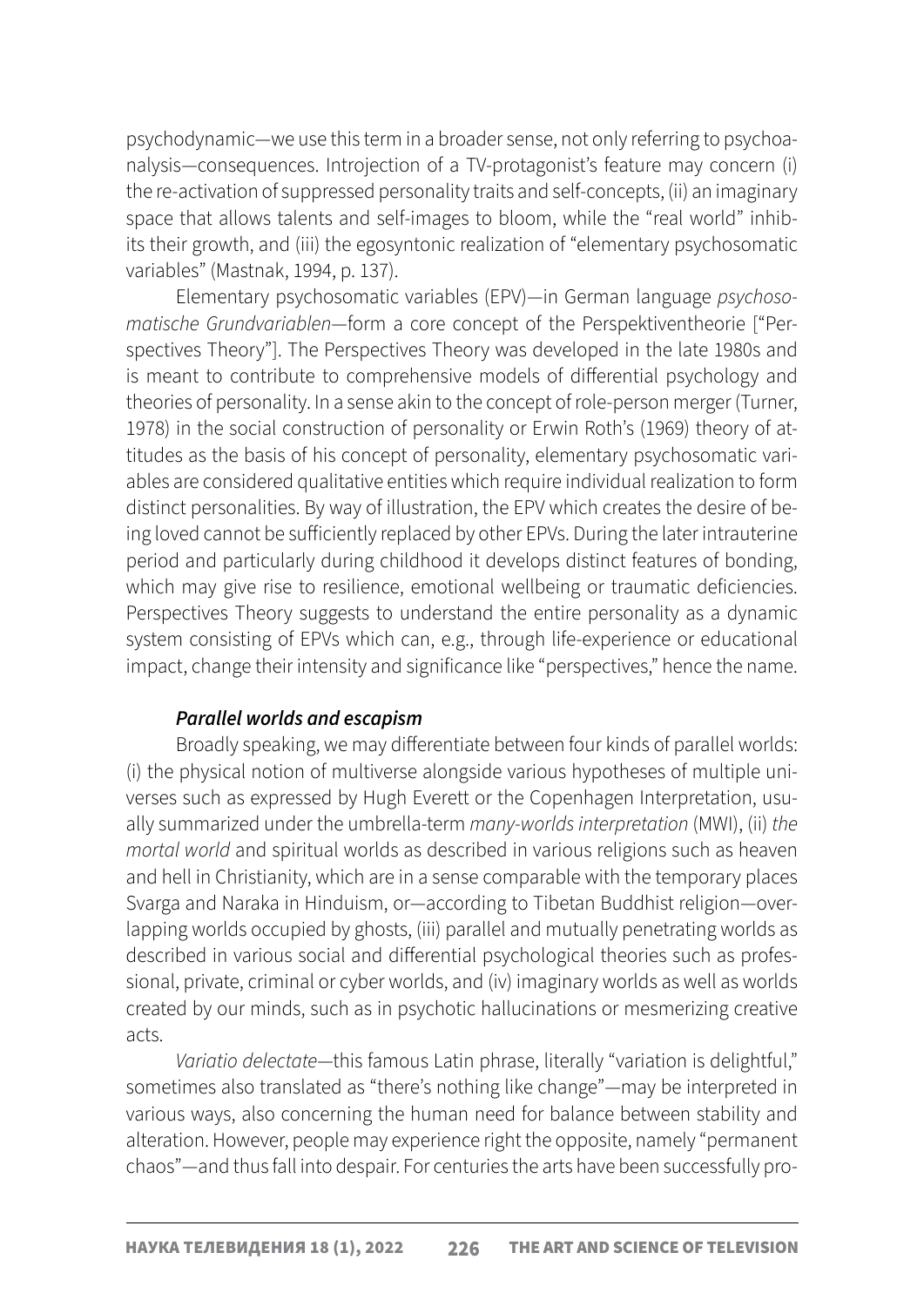viding means to temporarily immerse oneself in fictional worlds, such as novels or theatre plays—and since the 1890s cinema, and later on television.

The private availability of films has given rise to self-administered changes of worlds, where intensity and reversibility decide between aesthetic experience and pathological escapism. In general, a lack of change is likely to cause mind wandering and a "drive to distraction" (Faber et al., 2018). From a TV-psychological and pathological perspective we have to clearly identify functions and characteristics of fantasy worlds and to differentiate between artistic pleasure and pathological delusion as a tendency to seek escape and distraction from reality or real-life problems (Jouhki & Oksanen, 2022). Relating to loneliness, escapism and identification with TV and film characters, an Italian study (Gabbiadini et al., 2021) pointed out:

Nowadays, binge-watching (i.e., watching multiple episodes of a TV series in one session) has become a widespread practice of media consumption, raising concerns about its negative outcomes. Nevertheless, previous research has overlooked the underlying psychological mechanisms leading to binge-watching [...] psychological determinants of problematic digital technologies usage (i.e., feelings of loneliness), as well as some of the mechanisms related to the enjoyment of media contents (i.e., escapism and the identification with media characters), were considered as predictors of the tendency to binge-watch. Results indicated that higher feelings of loneliness were associated with higher levels of problematic digital technologies usage. Additionally, direct and indirect effects showed that only escapism—out of the four dimensions measuring the problematic use of Internet-related technologies—predicted participants' stronger identification with media characters, which in turn promoted greater binge-watching tendencies. Overall, we suggest that binge-watching could be interpreted as a coping strategy for media escapists, who enjoy TV series as a privileged online space in which the need to escape finds its fulfillment, allowing them to manage loneliness by identifying with a fictitious character.

Such phenomena call for (i) representative studies about modes of TV-watching and associated escapism, pseudo-psychotic delusions included, (ii) conditions that are likely to trigger binge-watching such as social distancing and curfews (Dixit et al., 2020), (iii) clear differentiation between the relevant clusters of recreational TV series viewers (presenting low involvement in binge-watching), regulated bingewatchers (moderately involved), avid binge-watchers (presenting elevated but nonproblematic involvement), and unregulated binge-watchers (presenting potentially problematic involvement associated with negative outcomes) (Flayelle et al., 2019) and (iv) relevant psycho-education. Dealing with these issues, we are permanently faced with the vague boarder between fascination with film and movie art on the one hand and pathological binge-watching alongside associated escapism on the other.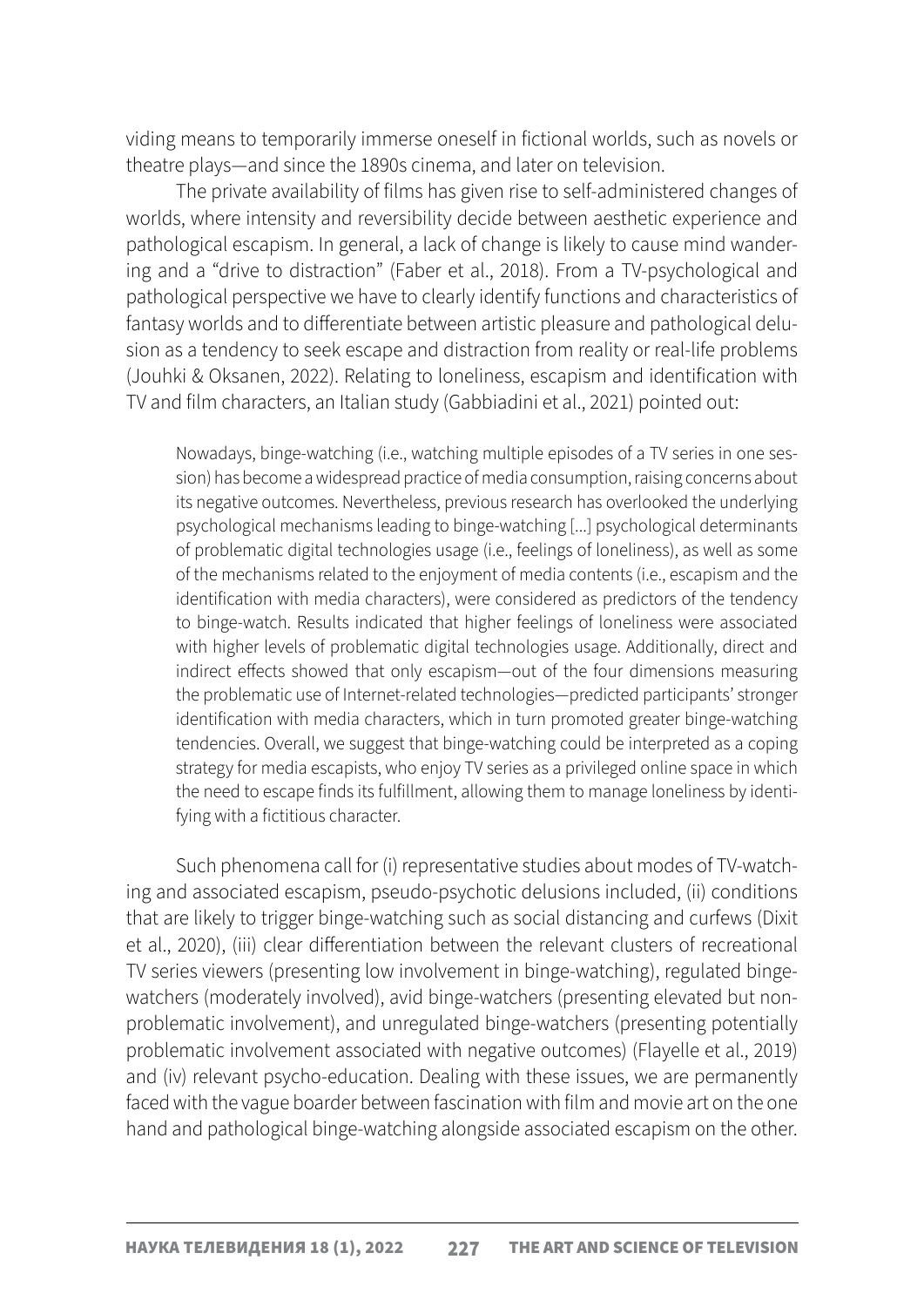## *Subliminal mirroring and self-exploration*

The question "Who am I?" penetrates practical anthropology and human ontology as well as spiritual areas and personal doubts about one's identity and sense of living. "Who am I?" is both a philosophical and a psychological question, which not only arises in the context of mental disorders such as depression or pathological dissociation and fragmentation of the self, but goes to the roots of existence and its deeper meaning (if there is a deeper meaning of existence). Since the cradle of human culture, the arts have been inspiring the human mind and encouraged creative thinking, the question about one's origin and nature included. Today, television is an enormous source nourishing self-discovery, both in a clarifying and in a bewildering way.

Guided self-exploration has always been an explicit goal of psychoanalysis (Kantrowitz, 2012), and continuing self-exploration is likely to become a habit or trait in former analysands. However, self-exploration is not the monopole of psychoanalysis, but rather an important principle in many psychotherapeutic areas, and Stanislav Grof (1988) even spoke of the "adventure of self-discovery." There is broad consensus that self-discovery plays a crucial role for psychotherapeutic progress and personal growth, whereas psychotherapeutic schools of thought greatly differ in method as well as the rationale behind.

While psychotherapy usually works with external professional support of self-discovery, the present article suggests the existence of an autonomous neurocognitive processor within the human brain that strives for self-discovery and activates relevant processes. Although still on a hypothetical level, we assume that this processor is inextricably intertwined with the default mode network (Yeshurun et al., 2021), a central-nervous system specializing in information processing. Moreover, it is a dynamic high-capacity module to integrate incoming intrinsic (e.g., thought) and extrinsic (e.g., social situations) information with consolidated knowledge. This forms rich, context-dependent models, self-images included.

This self-discovery processor appears to encompass a sort of "mirroring unit" that compares—in a subliminal way—own traits with features of other individuals from real, artistic and imaginary areas. These modes of comparison resemble psychotherapeutic mirror techniques such as in psychodrama, but differ in the impetus behind. While in therapeutic sessions the therapist encourages mirror techniques, in self-administered television therapy mirroring is triggered by an internal self-discovery processor, which seems to be able to also adjust the intensity of discovery according to one's readiness to accept related insights.

Moreover, these modes of mirroring alongside associated self-discovery may also serve as a driving force for further film-guided self-exploration. In this context we assume a dual principle consisting of (i) an inner processor regulating aspects and modes of self-discovery and (ii) a subtle interplay between subliminal infor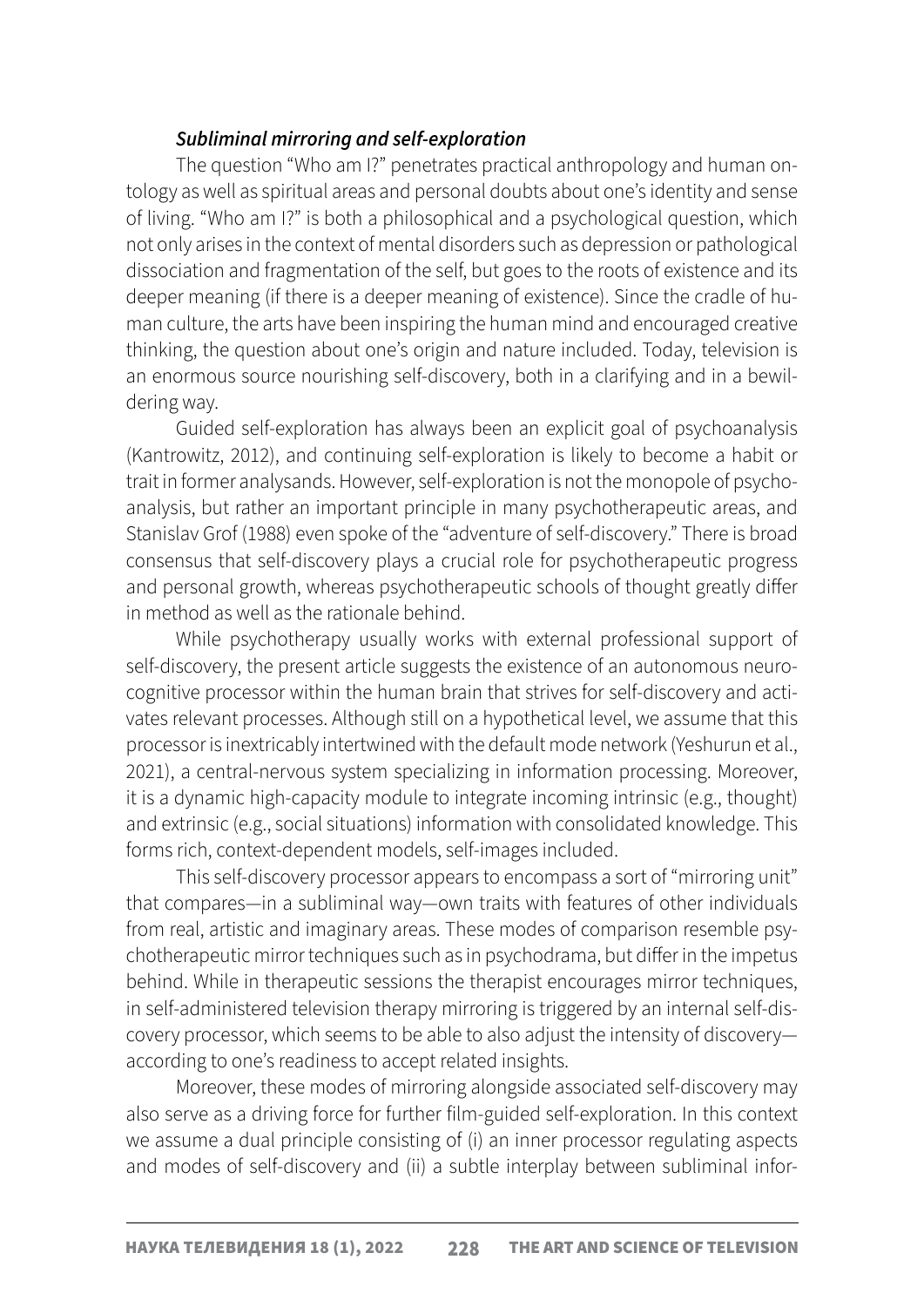mation processing and conscious (often seemingly spontaneous) recognition, selfrecognition included.

## *Biographical work and self-integration*

Mindful work with a patient's biography has become an important means in various therapeutic areas and curative domains, e.g., in palliative care (Hesse et al., 2019). The rationale behind is complex and involves the notion of biographical continuity, which is both an ontological and a personality psychological problem, hence the recent discussions about cisism and cisnormativity (Silverman & Baril, 2021). Notwithstanding such qualifications, there is relatively broad consensus about the significance of biographical work and self-integration. By way of illustration, geriatric findings suggest that maintenance of the self in dementia is associated with socio-biographical factors (Surr, 2006).

Particularly in cases of repressed traumatic experiences, fragmentation of the self and distinct dissociative symptoms the notion of self-integration comes into play (Weeks & Pasupathi, 2011): critical to identity, self-integration is considered the process of connecting experiences to the self. It essentially involves subjectively constructed connections between the self and negative events, stability and changes of the self as a whole, as well as the dynamic relationship between conscious self-images and external stimuli such as a therapist's responsiveness.

However, dealing with the self alongside the notion of self-integration also addresses its dynamic wholeness, and Gil G. Noam (1988) suggested a model consisting of two related dimensions: self-complexity and biographical topics, including *schemata and themata.* This framework is basically consistent with our understanding of biographical work and self-integration in self-administered television therapy. Particularly in adults and the older generation, television offers an enormous potential to enhance biographical work and thus to facilitate selfintegration.

An example: at the age of 55 Charles casually browsed the internet and found a film series he adored when he was around 10 years old: *Der Kurier der Kaiserin*  ["The Empress's Courier"] (not to be confused with Mortimer Stewart's *The Queen's Messenger* from 1928). At that time Charles's beloved grandmother died, he was confronted with social classroom-issues and felt depressed by his parents' fear he might be doomed to fail his school career. Watching these old films, Charles felt completely mesmerized. He not only remembered certain scenes, but also re-experienced emotions he had 45 years ago, particularly self-doubts and his belief that success was just casual, while suffering shipwreck would eventually be inevitable. Through repetitive watching the series his still debilitating feelings of imperfection began to fade.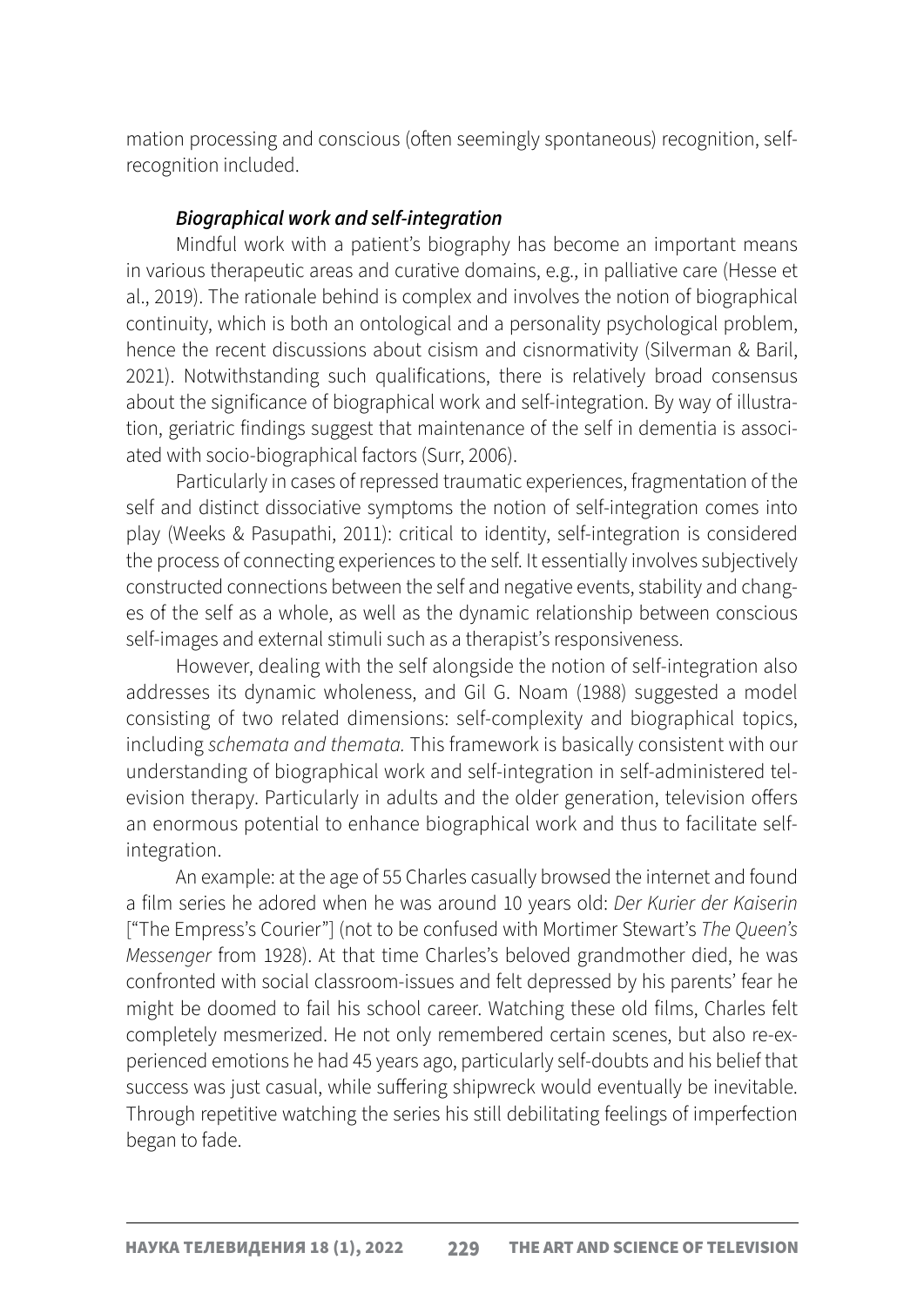### *Therapeutic transference and creative coping*

Reality TV has become a captivating genre that also accesses therapeutic domains. Jenny Hamilton (2013) coined the term reality television therapy (RTVT) and was one of the first researchers to study this phenomenon. While the "counselling world" has given comparatively little consideration to this genre, Hamilton raised the question how RTVT may make therapy more accessible to people and whether watching these programs can be considered a therapeutic experience for audiences. She summarized:

So how might RTVT work as a therapeutic experience for audiences? RTVT shows use the conventions of TV filming and editing to create emotional drama and intensity, such as cutting between speakers, close ups on eye movements and facial expressions, editing out less emotionally charged material, self-disclosing monologues and use of music to heighten emotion. Aristotle identified catharsis as a process of emotional purging experienced by the audiences of Greek tragedies. RTVT programs almost invariably seem to follow the stages of therapy recognized by both Rogers and Snyder: an initial stage of catharsis (through emotional disclosure, often via monologues to camera); a phase of insight (provided by both the helper and participant), followed by "positive choice and action" as we watch the participant embark on a change process. The viewer may identify with participants and feel they have shared in their emotional journey. They may experience emotions associated with the therapeutic process, or tap into or release emotions around their own issues, as in group therapy where significant issues can be prompted by others, raising clients' self-awareness and offering "[...] the invaluable healing factor of simply knowing that you are not alone with your issue." Referring to Bohart and Tallman (1996), she shed light on the authors' proposition that "all therapy is ultimately self-help and it is the client who is the therapist," highlighting that self-help has proven to be as helpful as contact with a therapist, can suit some clients better, and that "ultimately clients must manufacture solutions from their own experience." Although the present article does not agree with the assumption that professional psychotherapy can be replaced with the patient's "therapist within," we greatly encourage research on mechanisms underlying TV-based psychotherapeutic self-help.

In this context, we suggest to distinguish between four essential domains: (i) the use of TV-watching to modulate pathological conditions such as obsessivecompulsive thought and behaviour, e.g. workaholism (Cossin et al., 2021) and the overestimation of one's importance, (ii) enhancement of resilience through modelbased learning or emotionally stabilizing introjection, (iii) construction of psychotherapeutic self-help models or self-application of techniques as seen in reality television or documentary films and (iv) the creative development of individual coping strategies inspired by movie scenes or characters.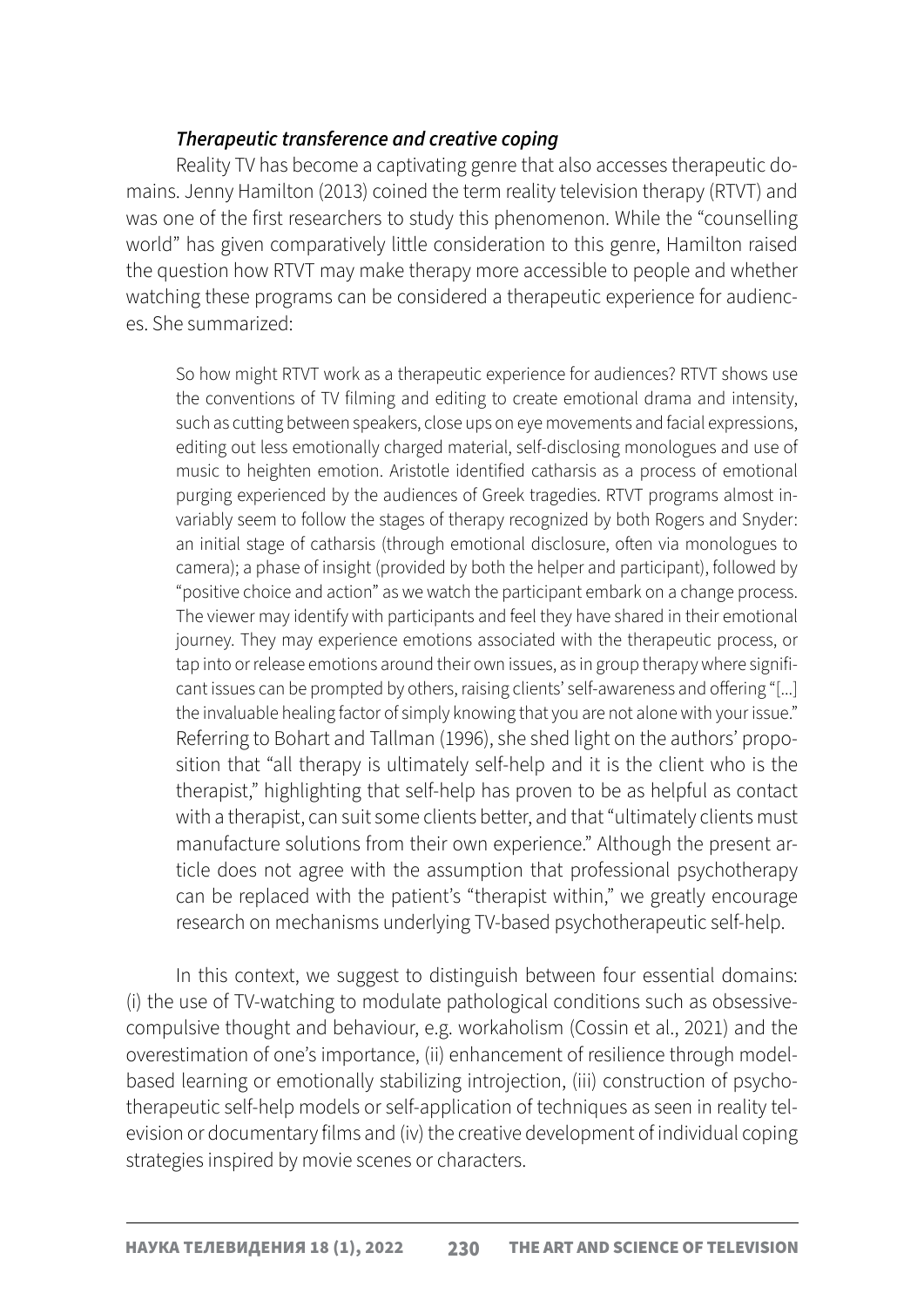# *Self-administration and self-regulation*

One of the most striking and probably most promising results of this small framework-generating research concerns psychotherapeutic self-help, in particular self-administration of watching TV for the express purpose of self-regulation. In public health areas, self-regulation is not only a core factor of human functioning that facilitates the successful pursuit of personal goals, but also gains importance in the promotion and maintenance of mental health, therapy of (subclinical) mental and psycho-affective syndromes included. While some related approaches only provide shallow insights, recent comparative research designed a pertinent integrative model of self-regulation in social psychological, personality psychological and cognitive neuroscientific contexts (Inzlicht et al., 2021).

A British meta-analysis (Pandey et al., 2018) highlighted the effectiveness of universal self-regulation-based interventions in children and adolescents. Implicitly addressing this huge clientele of television-associated social networks, the authors emphasized that childhood and adolescence self-regulation is gaining importance, as well as the mounting evidence of its positive associations with health, social and educational outcomes.

Qualitative analysis of our data pool suggests that particularly the combination of (i) high awareness of psychopathological traits, susceptibilities and vulnerabilities and (ii) a distinct readiness to self-experimentation may give rise to effective television-based self-regulation. These efficient techniques differ sharply from television addiction or the obsessive-compulsive use social media, and comprise a broad spectrum of individualized models such as short TV-based cognitive recovery, mental relaxation, control of compulsive thought or coping with transient feelings of emptiness or low spirits.

Due to a lack of robust data substantiating this phenomenon, further research is needed to explore both the nature of this sociocultural phenomenon and its public health relevance. Moreover, television-related mental health education comes into play.

# *Social adjustment and virtual networking*

Although social coherence and communication styles are changing, genetics of social behaviour and neurogenetics of sociality (Donaldson & Young, 2008) witness the profound interactive character of the human race, hence the risk of deprivation syndromes. Social media have greatly responded to and impacted on social adjustment and virtual networking has immensely gained ground. Qualitative data analysis suggests four main incentives to use interactive television devices: (i) basic communication to get the impression of social inclusion, (ii) sharing of life experiences and development of (maybe also fictitious) closeness, (iii) mutual support, both in the sense of empathy and advice, and (iv) online creative interaction.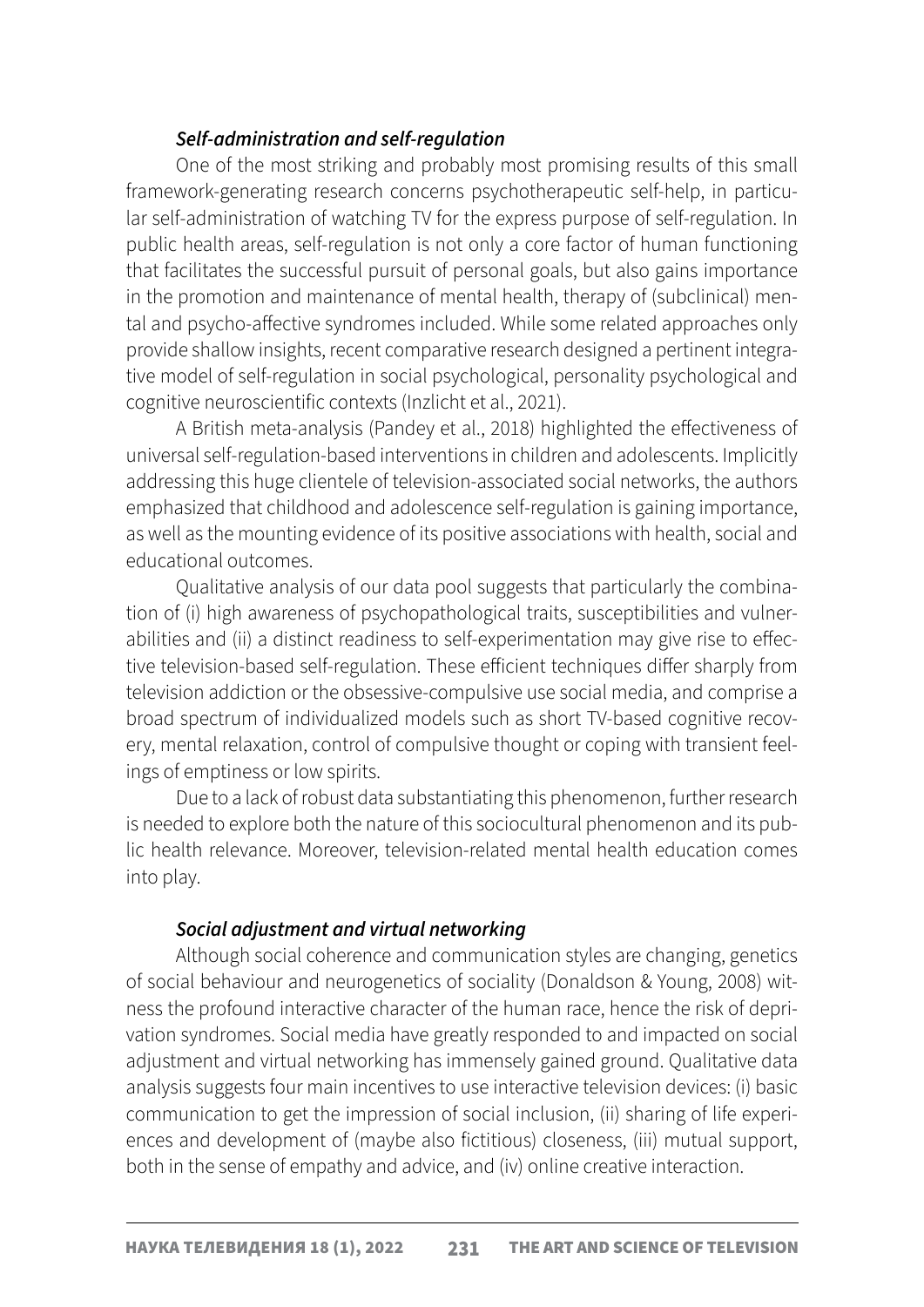Decades ago, a project called R4R *Recording for Recovery*—not to be confused with models such as *Reading for Recovery* to support the treatment of substance abuse and addiction—was created to inspire music-based social networking among isolated people: people sent each other audio tapes with favorite music as a sign of social bonding, as well as an invitation to share aesthetic experiences evoked by listening. The vivid dynamics evoked by this network could not be predicted: sharing music became the source and inner drive of a new feeling of emotional security and social responsibility.

Likewise, social media with television function bring about unpredictable dynamics, both in a beneficial and in a potentially harmful way. In this regard we emphasize three critical aspects: (i) different from genuine human connection and authentic bonding, which involve continuous feedback-loops, individuals may regulate frequency and intensity of communication in an (unintentionally) egocentric way and thus cause traumatic reactions. Moreover, unrealistic projection may lead to delusional relationships alongside obsessive-compulsive as well as pseudopsychotic traits, (ii) falling in love with robots has become a real phenomenon (Viik, 2020), also in the realm of social networking. Although individual experiences may satisfy, anthropological considerations point towards serious risks. Moreover, we have to differentiate between robots as colleagues and partners (Nyholm & Smids, 2020): "in comparison with the more demanding ideals of being a good friend or a good romantic partner, it is comparatively easier for a robot to live up to the ideal of being a good colleague. The reason for this is that the 'inner lives' of our friends and lovers are more important to us than the inner lives of our colleagues," and (iii) discussions about social network facilities as surrogate connection should not ignore the nature of bodily, spiritual and (face-to-face) empathetic interaction: "ersatz connections" have limitations.

At this point, looking back over changes in communication styles help to understand recent phenomena. There was in living memory a period, e.g. in Central Europe, dominated by small talks and hollow conversation, marked by nearly obsessive-compulsive avoidance of responsibility and commitment, followed by an era of—mostly completely dispensable—pseudo-organizational communication on smartphone screens: particularly younger people exhibit symptoms of smartphone addiction paired with social isolation (Tateno et al., 2019) alongside nomophobia (Notara et al., 2021), athazagoraphobia, i.e. the fear of being forgotten, and FoMO (Akbari et al., 2021), the fear of missing out. Self-images and self-values are externalized and thus uncontrollable and fragile, while the soul is arid and empty. Notwithstanding these pathogenic traits, social media also encompass an enormous potential to enrich life, deepen communication and inspire the mind: creative television can also be regarded as a viable countermeasure to bring back deep satis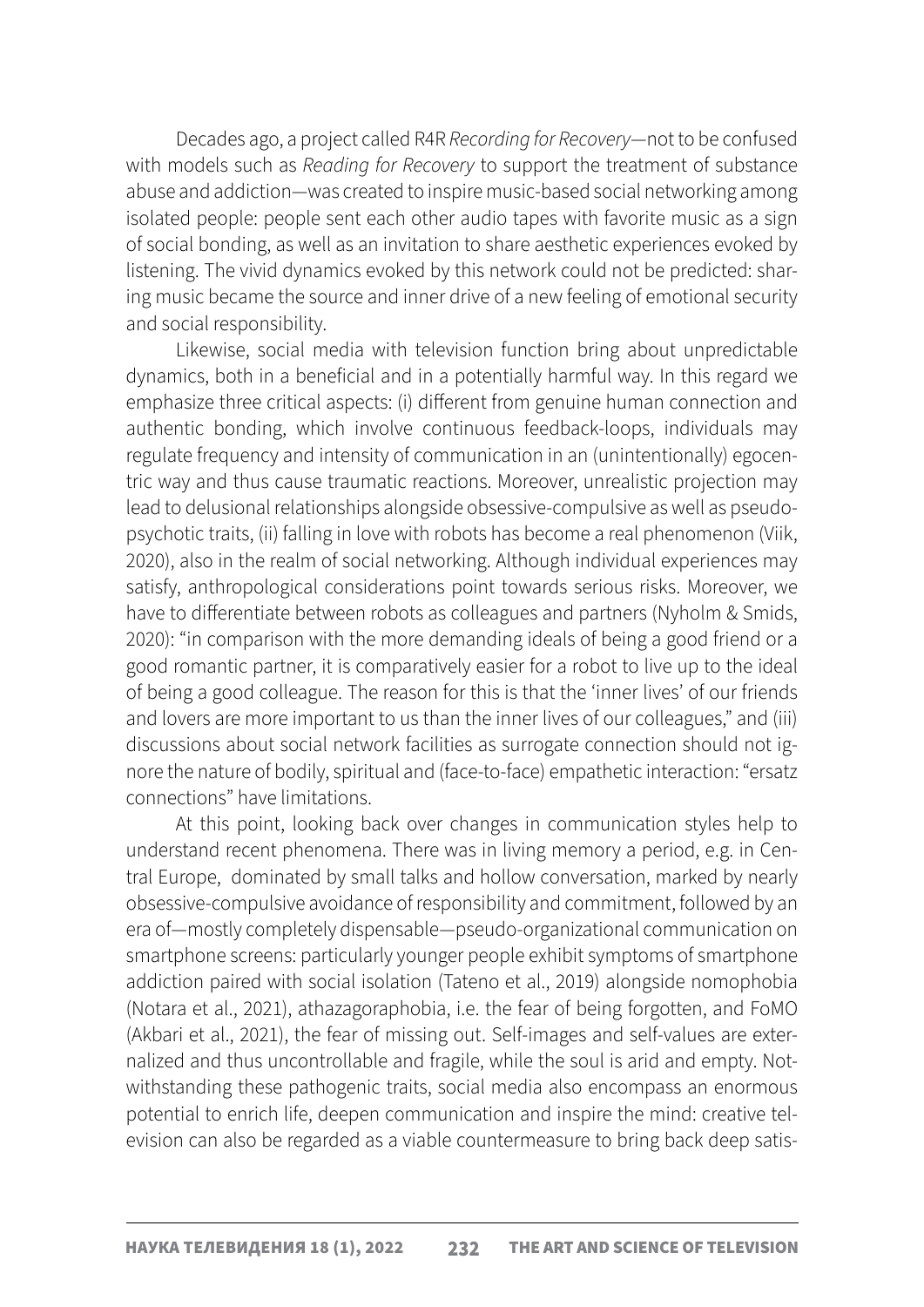faction and personal growth—and comparable to community music education and therapy the notion of *community television education and therapy* comes to mind.

#### *Pool of contents and incentive of communication*

Without a doubt, the art of communication is one of the great chapters of human culture, and disastrous communication one of the darkest sides of human life. The world of communication encompasses verbal flow that gives rise to mutual discovery of interior lives, non-verbal communication in perfect harmony as expressed, for instance, in the Philemon and Baucis scene in Wolfgang Roscher und Claus Thomas's film *Doktor Faustus* (Archives of the University Mozarteum in Salzburg), as well as the phenomenon the Austrian communication expert Paul Watzlawick described as "you cannot not communicate." Although the present article is not primarily focusing on this topic, communication is still an important factor of TV-related quality of life.

A life-style platform called communication deficit "the silent scourge that hampers relationships"—and habituation of adverse communication patterns is widely known as a heavy burden: partners feel lost or unseen, constantly criticized, or experience a huge lack of intimacy. Moreover, communication may become dreary and narrowed down to meaningless formulae such as talking about the weather or—during the COVID-19 pandemic—actual rules and the incompetence of politicians. For several decades cinema has been regarded as a tool to develop communication, particularly in the context of social messages (Riber & Smith, 1985), while the potential of television to improve communication at home, e.g., by suggesting topics of interest, has been widely ignored.

As regards topics of interest, the present article suggests to differentiate between grades of subjective significance. While, for instance, a TV-documentation about astrophysics may inspire communication about the beauty of galaxies, another movie may elicit the spontaneous recognition of one's own frozen communication style and petrified relationship, and thus spark off intimate in-depth conversation. Such processes go hand in hand with TV-guided self-discovery and mirroring, and are also regarded a promising path in couple therapy (Alexander, 2009):

Psychiatrists need to be aware of how their individual clients are impacted by issues they may be having in their intimate relationships and how couples' issues, in turn, impact and are impacted by emotional and mental disorders. In addition, psychiatrists need to be able to offer sound advice to individuals in troubled relationships, know how to make referrals to trained marriage therapists and know how medications they prescribe may impact couples. Over the past twenty years, there have been significant advances in couple research to assist health professionals in offering insight to couples struggling with communication, conflict resolution, affairs, addictions and many other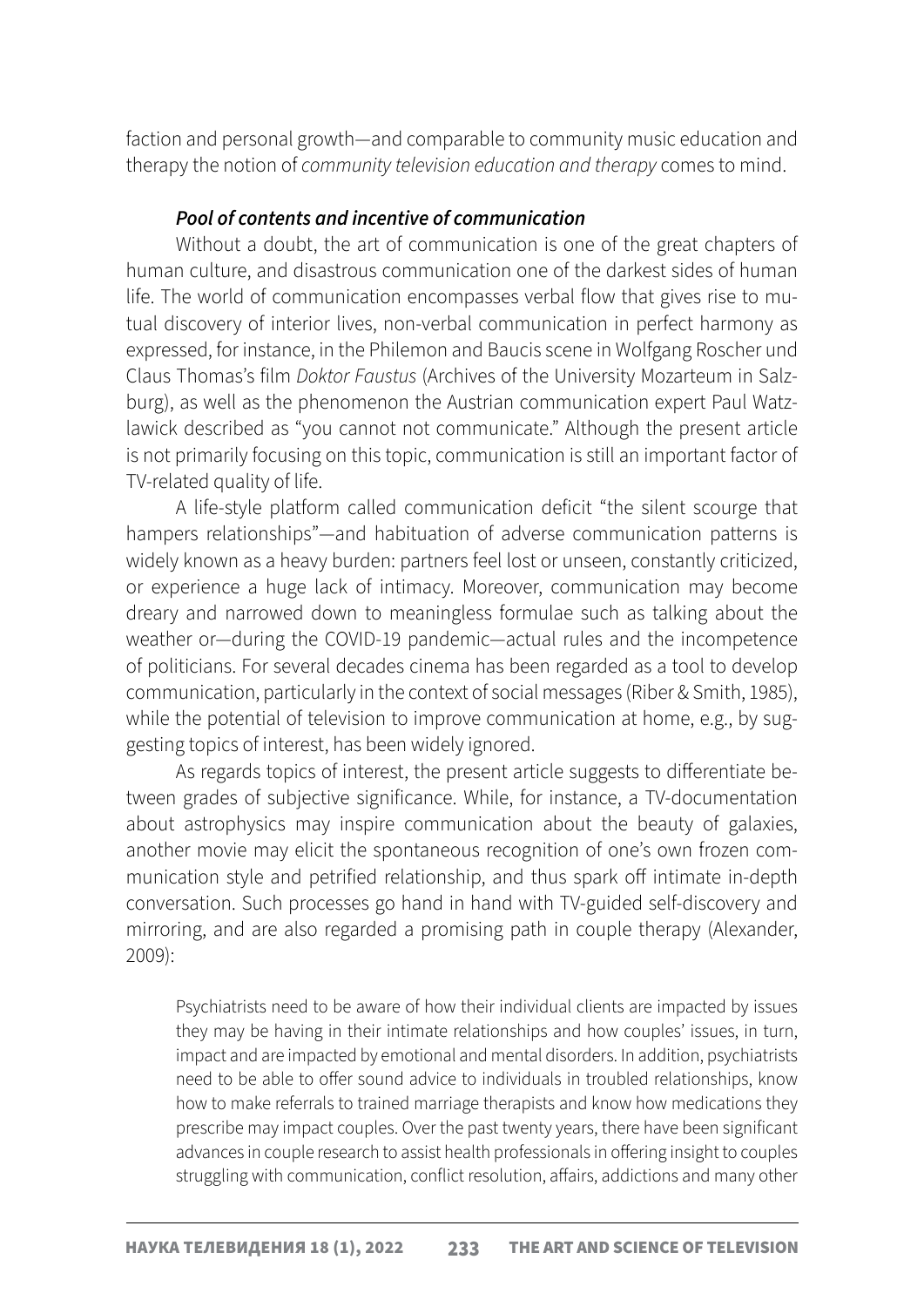aspects of the couple's odyssey. Movie clips offer an effective way of teaching psychiatrists about common issues in coupling and couple therapy.

While Matthew Alexander discussed movies and movie clips for educating psychiatrists about common clinical issues in couple therapy, the present article focuses on unintended effects of television on communication styles, as well as implicit self-regulation and improvement of verbal exchange in relationships. In this context, the present article emphatically suggests further research on the use of film and television to treat communication issues, not only in order to explore associated mechanisms in individuals with relevant medical conditions such as autism spectrum disorder (Bolton et al., 2020), but also to discover therapeutic values of television in a broader clientele.

#### *Discussion*

Qualitative processing of a random data alongside meta-synthetic construction resulted in the present theoretical framework of TV-therapy. We consider it a preliminary model and are aware of its limitations, hence the need for further systemic, quantitative, qualitative, cross-cultural and epistemological research in this domain.

Dealing with TV-therapy and TV-pathology, we emphatically encourage differential-diagnostic approaches to explore interactions between television consumption and mental diseases such as schizophrenia, depression, anxiety disorders, post-traumatic stress disorders, eating disorders, obsessive-compulsive and oppositional defiant disorders, or the broad spectrum of addiction.

TV-related pathogenesis and pathological dynamics are challenging and may bring about a broad spectrum of "aberrations." And yet, we have to be extremely careful with ethical and pathological assessments of main-streams: they may be nourished by biased views and thus crucially misunderstand sociocultural transformations. From a meta-theoretical and epistemological perspective, we have to clearly distinguish between cultural and anthropologic criteria, and we must be aware of the "natural" dynamics of customs and the relative invariance of the human (genetic) nature.

While the present article expressly focuses on TV-therapy prospects, we also have to explore adverse phenomena such as—pars pro toto—television addiction, which is "no mere metaphor" (Kubey & Csikszentmihalyi, 2002): psychiatry explicitly states that television addiction functions similarly to substance abuse disorders and claims that a great deal more research is needed (Sussman & Moran, 2013). Given that trends to obsessive and excessive TV-consumption alongside associated pathogenic impacts on the psyche are likely to jeopardize the younger generation, implementation of TV-oriented health education has to be discussed.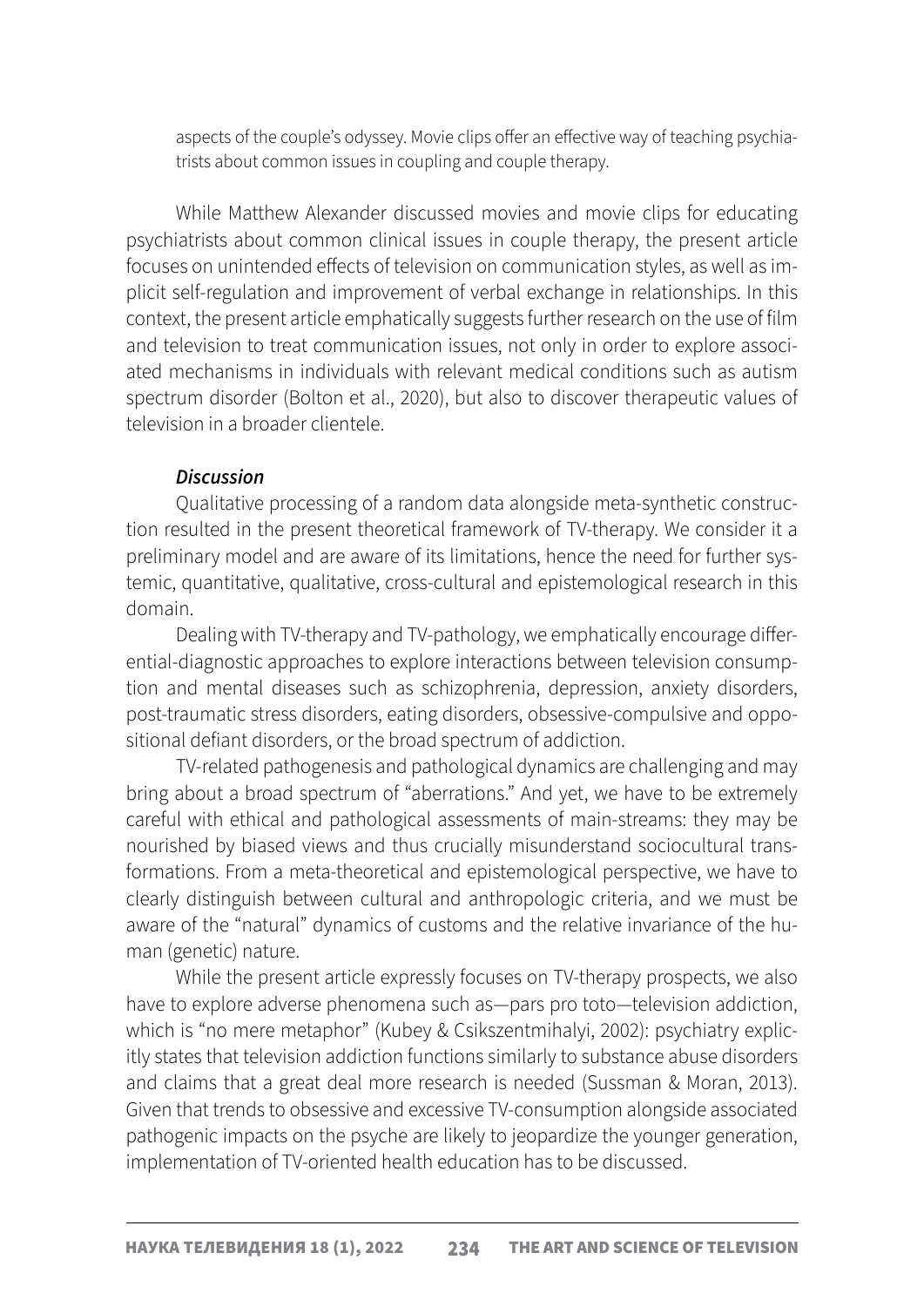Notwithstanding such risks, there is an enormous therapeutic and healthpromoting potential inhering in television. Taking the widespread reluctance to go to psychotherapy into account, TV-self-therapy is not confronted with such "inhibition thresholds." Together with the perspectives and factors discussed in this article, TV-makers are called to get aware of their function in public health and psychoepidemiology. Television may also greatly contribute to a better common understanding of mental disorders alongside improved social inclusion (Damjanović et al., 2009).

To derive broad benefits from the therapeutic potential of TV requires (i) further research, (ii) educational support to develop skills of health-promoting TV use, (iii) specific training of staff in areas such as psychiatry, geriatrics or prisons, and (iv) promotion of the novel health- and therapy-oriented genre of TV programs. In general, TV-therapy may become an inexpensive and broadly accessible tool to enhance quality of life, improve prevention of psychosocial problems, and provide efficient self-therapy alongside psychological self-regulation.

#### **REFERENCES**

1. Akbari, M., Seydavi, M., Palmieri, S., Mansueto, G., Caselli, G., & Spada, M.M. (2021). Fear of missing out (FoMO) and internet use: A comprehensive systematic review and meta-analysis. *Journal of Behavioral Addictions.* Advance online publication. [https://doi.](https://doi.org/10.1556/2006.2021.00083) [org/10.1556/2006.2021.00083](https://doi.org/10.1556/2006.2021.00083)

2. Alexander, M. (2009). The couple's odyssey: Hollywood's take on love relatio ships. *International Review of Psychiatry*, *21* (3), 183–188.<https://doi.org/10.1080/09540260902748092>

3. Archives of the University Mozarteum in Salzburg.

4. Bohart, A.C., & Tallman, K. (1996). The active client: Therapy as self-help. *Journal of Humanistic Psychology*, *36* (3), 7–30.

5. Bolton, T.A.W., Freitas, L.G.A., Jochaut, D., Giraud, A.L., & Van De Ville, D. (2020). Neural responses in autism during movie watching: Inter-individual response variability co-varies with symptomatology. *NeuroImage*, *216*, Article e116571. [https://doi.org/10.1016/j.neuroim](https://doi.org/10.1016/j.neuroimage.2020.116571)[age.2020.116571](https://doi.org/10.1016/j.neuroimage.2020.116571)

6. Burns, T. (2014). Community psychiatry's achievements. *Epidemiology and Psychiatric Sciences*, *23* (4), 337–344. <https://doi.org/10.1017/S2045796014000560>

7. Charlson, F., van Ommeren, M., Flaxman, A., Cornett, J., Whiteford, H., & Saxena, S. (2019). New WHO prevalence estimates of mental disorders in conflict settings: a systematic review and meta-analysis. *Lancet*, *394* (10194), 240–248. [https://doi.org/10.1016/S0140-](https://doi.org/10.1016/S0140-6736(19)30934-1) [6736\(19\)30934-1](https://doi.org/10.1016/S0140-6736(19)30934-1)

8. Cohen, J.L., Johnson, J.L., & Orr, P. (Eds.). (2015). *Video and filmmaking as psychotherapy: Research and practice* [Advances in Mental Health Research Book 4]. Abingdon: Routledge.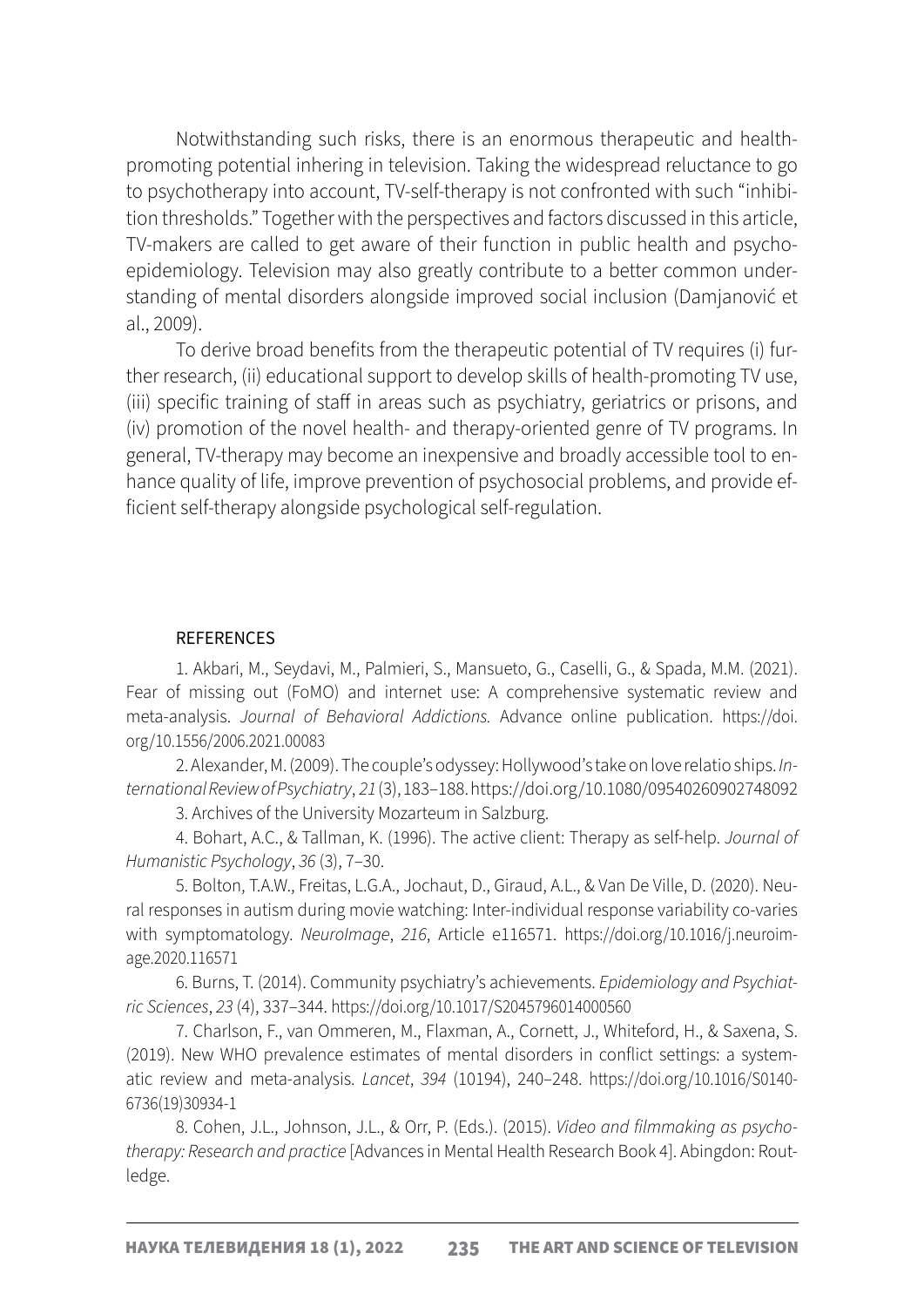9. Cossin, T., Thaon, I., & Lalanne, L. (2021). Workaholism prevention in occupational medicine: a systematic review. *International Journal of Environmental Research and Public Health*, *18* (13), 7109.<https://doi.org/10.3390/ijerph18137109>

10. Damjanović, A., Vuković, O., Jovanović, A.A., & Jasović-Gasić, M. (2009). Psychiatry and movies. *Psychiatria Danubia*, *21* (2), 230–235.

11. Dixit, A., Marthoenis, M., Arafat, S.M.Y., Sharma, P., & Kar, S.K. (2020). Binge watching behavior during COVID 19 pandemic: A cross-sectional, cross-national online survey. *Psychiatry Research*, *289*, Article e113089. <https://doi.org/10.1016/j.psychres.2020.113089>

12. Donaldson, Z.R., & Young, L.J. (2008). Oxytocin, vasopressin, and the neurogenetics of sociality. *Science*, *322* (5903), 900–904. <https://doi.org/10.1126/science.1158668>

13. Dumtrache, S.D. (2014). The effects of cinema-therapy group on diminishing anxiety in young people. *Procedia—Social and Behavioral Sciences*, *127*, 717–721. [https://doi.](https://doi.org/10.1016/j.sbspro.2014.03.342) [org/10.1016/j.sbspro.2014.03.342](https://doi.org/10.1016/j.sbspro.2014.03.342)

14. Eğeci, İ.S., & Gençöz, F. (2017). Use of cinematherapy in dealing with relationship problems. *The Arts in Psychotherapy*, *53,* 64–71. <https://doi.org/10.1016/j.aip.2017.02.004>

15. Faber, M., Radvansky, G.A., & D'Mello, S.K. (2018). Driven to distraction: A lack of change gives rise to mind wandering. *Cognition*, *173*, 133–137. [https://doi.org/10.1016/j.cogni](https://doi.org/10.1016/j.cognition.2018.01.007)[tion.2018.01.007](https://doi.org/10.1016/j.cognition.2018.01.007)

16. Flayelle, M., Maurage, P., Karila, L., Vögele, C., & Billieux, J. (2019). Overcoming the unitary exploration of binge-watching: A cluster analytical approach. *Journal of Behavioral Addicttions*, *8* (3), 586–602[. https://doi.org/10.1556/2006.8.2019.53]( https://doi.org/10.1556/2006.8.2019.53)

17. Gabbiadini, A., Baldissarri, C., Valtorta, R.R., Durante, F., & Mari, S. (2021). Loneliness, escapism, and identification with media characters: An exploration of the psychological factors underlying binge-watching tendency. *Frontiers in Psychology*, *12*, Article e785970. [https://](https://doi.org/10.3389/fpsyg.2021.785970) [doi.org/10.3389/fpsyg.2021.785970](https://doi.org/10.3389/fpsyg.2021.785970)

18. Grof, S. (1988). *The adventure of self-discovery: Dimensions of Consciousness and New Perspectives in Psychotherapy and Inner Exploration.* Albany: University of New York Press.

19. Hamilton, J. (2013). Reality TV as therapy. *Therapy Today*, *24* (5), 14–17.

20. Hesse, M., Forstmeier, S., Mochamat, M., & Radbruch, L. (2019). A review of biographical work in palliative care. *Indian Journal of Palliative Care*, *25* (3), 445–454. [https://doi.](https://doi.org/10.4103/IJPC.IJPC_16_19) [org/10.4103/IJPC.IJPC\\_16\\_19](https://doi.org/10.4103/IJPC.IJPC_16_19)

21. Inzlicht, M., Werner, K.M., Briskin, J.L., & Roberts, B.W. (2021). Integrating models of self-regulation. *Annual Review of Psychology*, *72*, 319–345. [https://doi.org/10.1146/annurev](https://doi.org/10.1146/annurev-psych-061020-105721)[psych-061020-105721](https://doi.org/10.1146/annurev-psych-061020-105721)

22. Jamerson, J.L. (2013). Expressive remix therapy: using digital media art in therapeutic group sessions children and adolescents. *Creative Nursing*, *19* (4), 182–188. [https://doi.](https://doi.org/10.1891/1078-4535.19.4.182) [org/10.1891/1078-4535.19.4.182](https://doi.org/10.1891/1078-4535.19.4.182)

23. Johnson, J.L., & Alderson, K.G. (2008). Therapeutic filmmaking: An exploratory pilot study. *The Arts in Psychotherapy*, *35* (1), 11–19. [https://doi.org/10.1016/j.aip.2007.08.004]( https://doi.org/10.1016/j.aip.2007.08.004)

24. Jouhki, H., & Oksanen, A. (2022). To get high or to get out? Examining the link between addictive behaviors and escapism. *Substance Use and Misuse*, *57* (2), 202–211. [https://](https://doi.org/10.1080/10826084.2021.2002897) [doi.org/10.1080/10826084.2021.2002897](https://doi.org/10.1080/10826084.2021.2002897)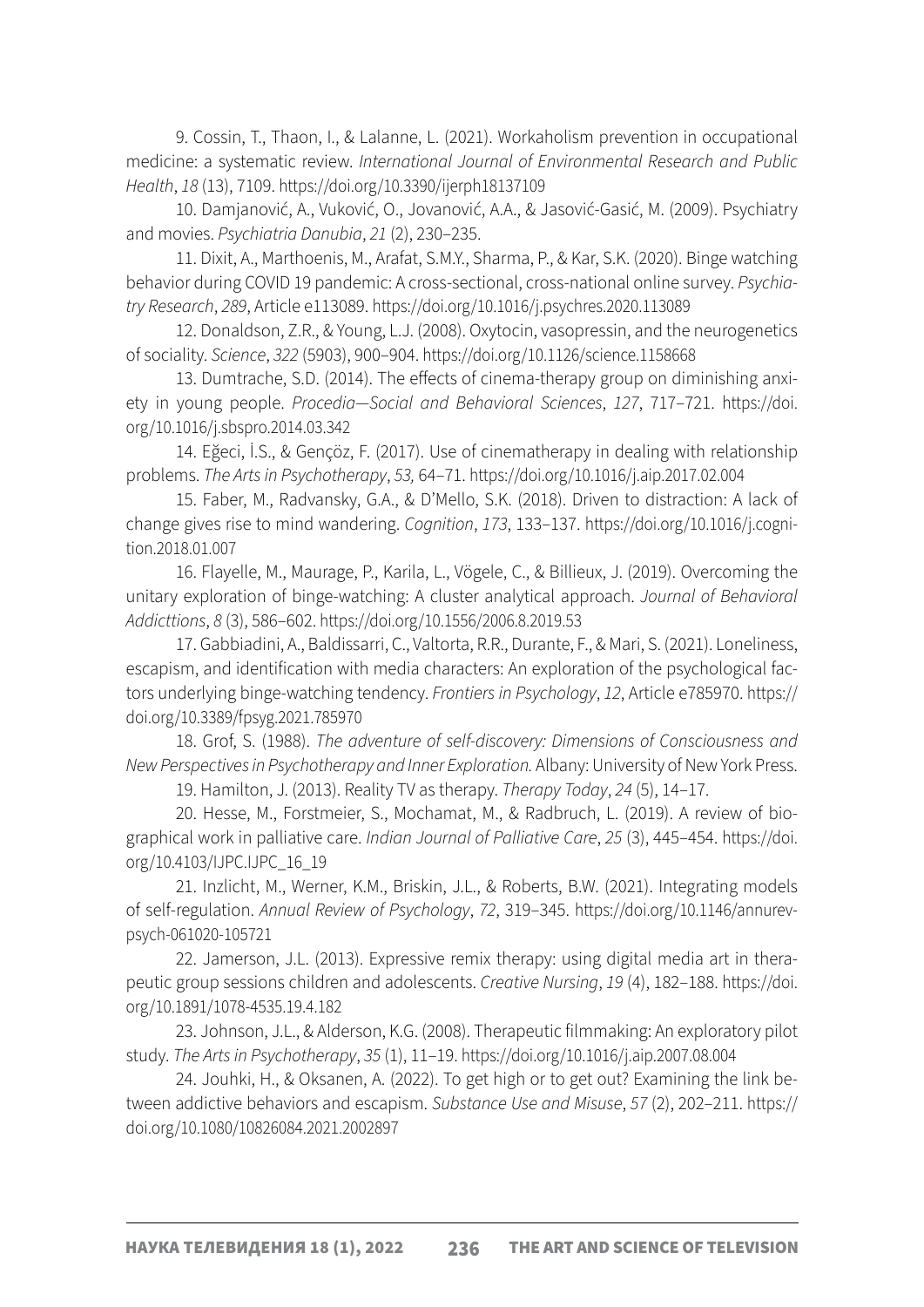25. Kantrowitz, J.L. (2012). Afterward: keeping analysis alive over time. P*sychoanalytic Quarterly*, *81* (4), 905–929. <https://doi.org/10.1002/j.2167-4086.2012.tb00629.x>

26. Kavanagh, C.M, Kapitány, R., Putra, I.E., & Whitehouse, H. (2020). Exploring the pathways between transformative group experiences and identity fusion. *Frontiers in Psychology*, *11,* Article e1172.<https://doi.org/10.3389/fpsyg.2020.01172>

27. Kelly, B., Freeman, B., King L., Chapman, K., Baur, L.A., & Gill, T. (2016). Television advertising, not viewing, is associated with negative dietary patterns in children. *Pediatric Obesity*, *11* (2), 158–160.<https://doi.org/10.1111/ijpo.12057>

28. Kubey, R., & Csikszentmihalyi, M. (2002). Television addiction is no mere metaphor. *Scientific American*, *286* (2), 74–80. Retrieved March 25, 2022, from [https://www.jstor.org/stable/](https://www.jstor.org/stable/26059563?refreqid=excelsior%3A4e4d08b49648f8d707b6ffd7e6343d8e) [26059563?refreqid=excelsior%3A4e4d08b49648f8d707b6ffd7e6343d8e](https://www.jstor.org/stable/26059563?refreqid=excelsior%3A4e4d08b49648f8d707b6ffd7e6343d8e)

29. Malancharuvil, J.M. (2004). Projection, introjection, and projective identification: A reformulation. *American Journal of Psychoanalysis*, *64* (4), 375–382. [https://doi.org/10.1007/](https://doi.org/10.1007/s11231-004-4325-y) [s11231-004-4325-y](https://doi.org/10.1007/s11231-004-4325-y)

30. Martin, G.L., & Over, C.H.R. (1956). Therapy by television. *Audio Visual Communication Review*, *4* (2), 119–130. Retrieved March 25, 2022, from [https://archive.org/details/sim\\_ectj](https://archive.org/details/sim_ectj-educational-communication-and-technology_spring-1956_4_2/page/118/mode/2up)[educational-communication-and-technology\\_spring-1956\\_4\\_2/page/118/mode/2up](https://archive.org/details/sim_ectj-educational-communication-and-technology_spring-1956_4_2/page/118/mode/2up)

31. Mastnak, W. (1994). *Sinne—Künste—Lebenswelten: Polyästhetische Erziehung und Therapie durch mehrsinnliches wahrnehmen und gesamtkünstlerischs Gestalten.* Prešov: Matúš.

32. Mastnak, W. (2021). Systemic meta-synthesis. *ResearchGate*. [https://doi.org/10.13140/](https://doi.org/10.13140/RG.2.2.25103.30886) [RG.2.2.25103.30886](https://doi.org/10.13140/RG.2.2.25103.30886)

33. Meissner, W.W. (2009). Toward a neuropsychological reconstruction of projective identification. *Journal of the American Psychoanalytic Association*, *57* (1), 95–129. [https://doi.](https://doi.org/10.1177/0003065108329564) [org/10.1177/0003065108329564](https://doi.org/10.1177/0003065108329564)

34. Moore, F.J., Chernell, E., & West, M.J. (1965). Television as a therapeutic tool: "O Wad Some Power the Giftie Gie Us." *Archives of General Psychiatry*, *12* (2), 217–220. [https://](https://doi.org/10.1001/archpsyc.1965.01720320105012) [doi.org/10.1001/archpsyc.1965.01720320105012](https://doi.org/10.1001/archpsyc.1965.01720320105012)

35. Noam, G.G. (1988). Self-complexity and self-integration: Theory and therapy in clinical-developmental psychology. *Journal of Moral Education*, *17* (3), 230–245. [https://doi.](https://doi.org/10.1080/0305724880170307) [org/10.1080/0305724880170307](https://doi.org/10.1080/0305724880170307)

36. Notara, V., Vagka, E., Gnardellis, C., & Lagiou, A. (2021). The emerging phenomenon of nomophobia in young adults: A systematic review study. *Addiction & Health*, *13* (2), 120–136. <https://doi.org/10.22122/ahj.v13i2.309>

37. Nyholm, S., & Smids, J. (2020). Can a robot be a good colleague? *Science and Engineering Ethics*, *26* (4), 2169–2188. <https://doi.org/10.1007/s11948-019-00172-6>

38. Pan, Y.C., Chiu, Y.C., & Lin, Y.H. (2020). Systematic review and meta-analysis of epidemiology of internet addiction. *Neuroscience and Biobehavioral Reviews*, *118*, 612–622. [https://](https://doi.org/10.1016/j.neubiorev.2020.08.013) [doi.org/10.1016/j.neubiorev.2020.08.013](https://doi.org/10.1016/j.neubiorev.2020.08.013)

39. Pandey, A., Hale, D., Das, S., Goddings, A.L., Blakemore, S.J., & Viner, R.M. (2018). Effectiveness of universal self-regulation-based interventions in children and adolescents: A systematic review and meta-analysis. *JAMA Pediatrics*, *172* (6), 566–575. [https://doi.](https://doi.org/10.1001/jamapediatrics.2018.0232) [org/10.1001/jamapediatrics.2018.0232](https://doi.org/10.1001/jamapediatrics.2018.0232)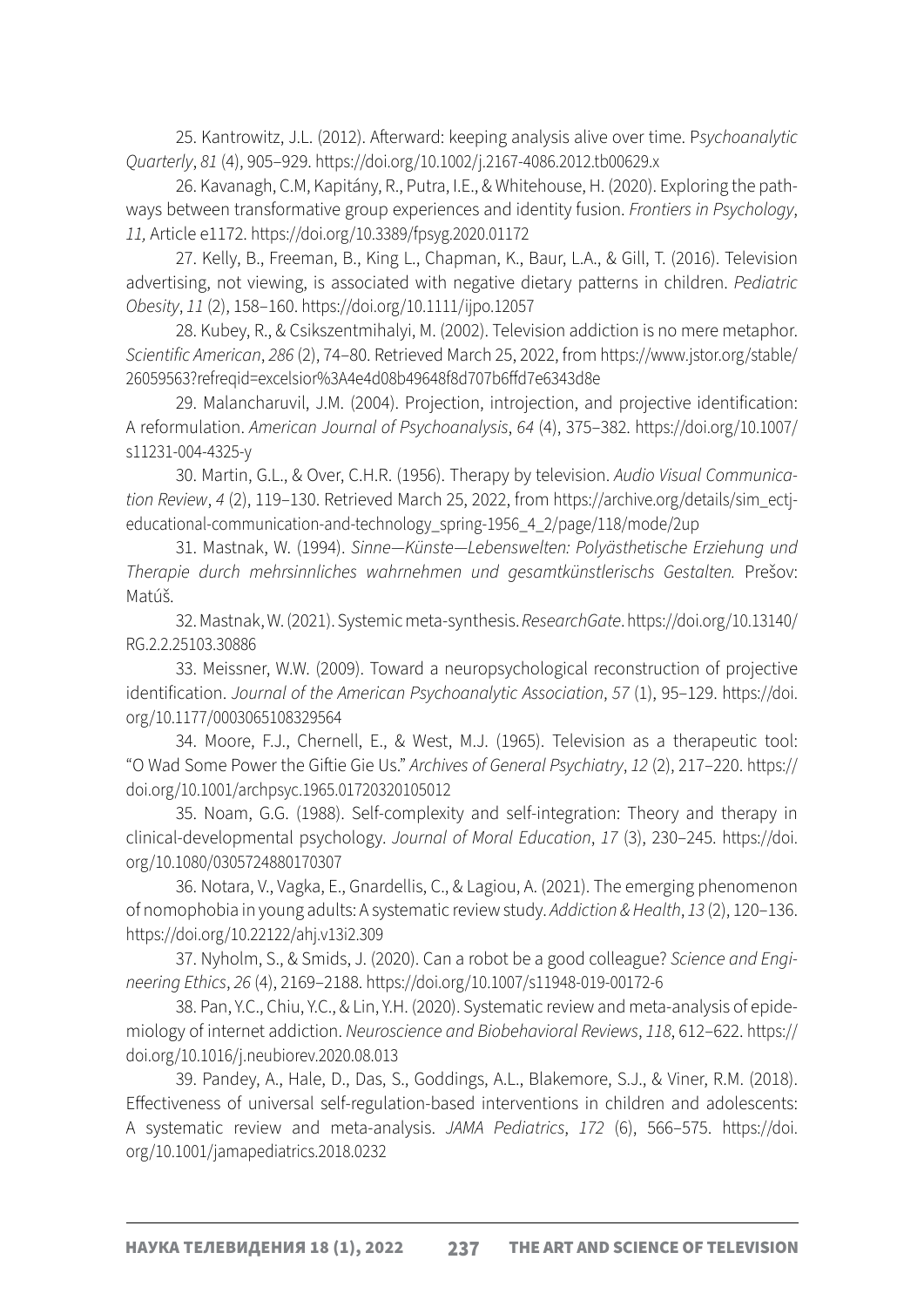40. Polanczyk, G.V., Salum, G.A., Sugaya, L.S., Caye, A., & Rohde, L.A. (2015). Annual research review: A meta-analysis of the worldwide prevalence of mental disorders in children and adolescents. *Journal of Child Psychology and Psychiatry*, *56* (3), 345–365. [https://doi.](https://doi.org/10.1111/jcpp.12381) [org/10.1111/jcpp.12381](https://doi.org/10.1111/jcpp.12381)

41. Powell, M. (2008). *Cinematherapy as a clinical intervention: theoretical rationale and empirical credibility* [PhD dissertation, University of Arkansas].

42. Reese, E., & Whitehouse, H. (2021). The development of identity fusion. *Perspectives on Psychological Science*, *16* (6), 1398–1411.<https://doi.org/10.1177/1745691620968761>

43. Riber, J., & Smith, S. (1985). Commercial cinema: a medium for development communication. *Development Communication Report*, *50*, 5–6.

44. Roth, E. (1969). *Persönlichkeitspsychologie*. Stuttgart: Kohlhammer.

45. Salisbury, T.T., & Thornicroft, G. (2016). Deinstitutionalisation does not increase imprisonment or homelessness. *British Journal of Psychiatry*, *208* (5), 412–413. [https://doi.](https://doi.org/10.1192/bjp.bp.115.178038) [org/10.1192/bjp.bp.115.178038](https://doi.org/10.1192/bjp.bp.115.178038)

46. Silverman, M., & Baril, A. (2021). Transing dementia: Rethinking compulsory biographical continuity through the theorization of cisism and cisnormativity. *Journal of Aging Studies*, *58*, Article e100956. <https://doi.org/10.1016/j.jaging.2021.100956>

47. Solomon, G. (1995). *The motion picture prescription: watch this movie and call me in the morning.* Oxford: Aslan Publishing.

48. Steel, Z., Marnane, C., Iranpour, C., Chey, T., Jackson, J.W., Patel, V., & Silove, D. (2014). The global prevalence of common mental disorders: A systematic review and meta-analysis 1980–2013. *International Journal of Epidemiology*, *43* (2), 476–493. [https://doi.](https://doi.org/10.1093/ije/dyu038) [org/10.1093/ije/dyu038](https://doi.org/10.1093/ije/dyu038)

49. Surr, C.A. (2006). Preservation of self in people with dementia living in residential care: A socio-biographical approach. *Social Science & Medicine*, *62* (7), 1720–1730. [https://doi.](https://doi.org/10.1016/j.socscimed.2005.08.025) [org/10.1016/j.socscimed.2005.08.025](https://doi.org/10.1016/j.socscimed.2005.08.025)

50. Sussman, S., & Moran, M.B. (2013). Hidden addiction: Television. *Journal of Behavioral Addictions*, *2* (3), 125–132. <https://doi.org/10.1556/jba.2.2013.008>

51. Tateno, M., Teo, A.R., Ukai, W., Kanazawa, J., Katsuki, R., Kubo, H., & Kato, T.A. (2019). Internet addiction, smartphone addiction, and Hikikomori trait in Japanese young adult: Social isolation and social network. *Frontiers in Psychiatry*, *10*, Article e455. [https://doi.](https://doi.org/10.3389/fpsyt.2019.00455) [org/10.3389/fpsyt.2019.00455](https://doi.org/10.3389/fpsyt.2019.00455)

52. Tolman, D.L., Kim, J.L., Schooler, D., & Sorsoli, C.L. (2007). Rethinking the associations between television viewing and adolescent sexuality development: Bringing gender into focus. *Journal of Adolescent Health*, *40* (1), Article P84.E9-84.E16. [https://doi.org/10.1016/j.jado](https://doi.org/10.1016/j.jadohealth.2006.08.002)[health.2006.08.002](https://doi.org/10.1016/j.jadohealth.2006.08.002)

53. Tucker, H., Lewis, R.B., Martin, G.L., & Over, C.H.R. (1957). Television Therapy—effectiveness of closed-circuit television as a medium for therapy in treatment of the mentally ill. *AMA Archives of Neurology & Psychiatry*, *77* (1), 57–69. [https://doi.org/10.1001/arch](https://doi.org/10.1001/archneurpsyc.1957.02330310067013)[neurpsyc.1957.02330310067013](https://doi.org/10.1001/archneurpsyc.1957.02330310067013)

54. Turner, R.H. (1978). The role and the person. American *Journal of Sociology*, *84* (1), 1–23. Retrieved March 25, 2022, from <https://www.jstor.org/stable/2777976>